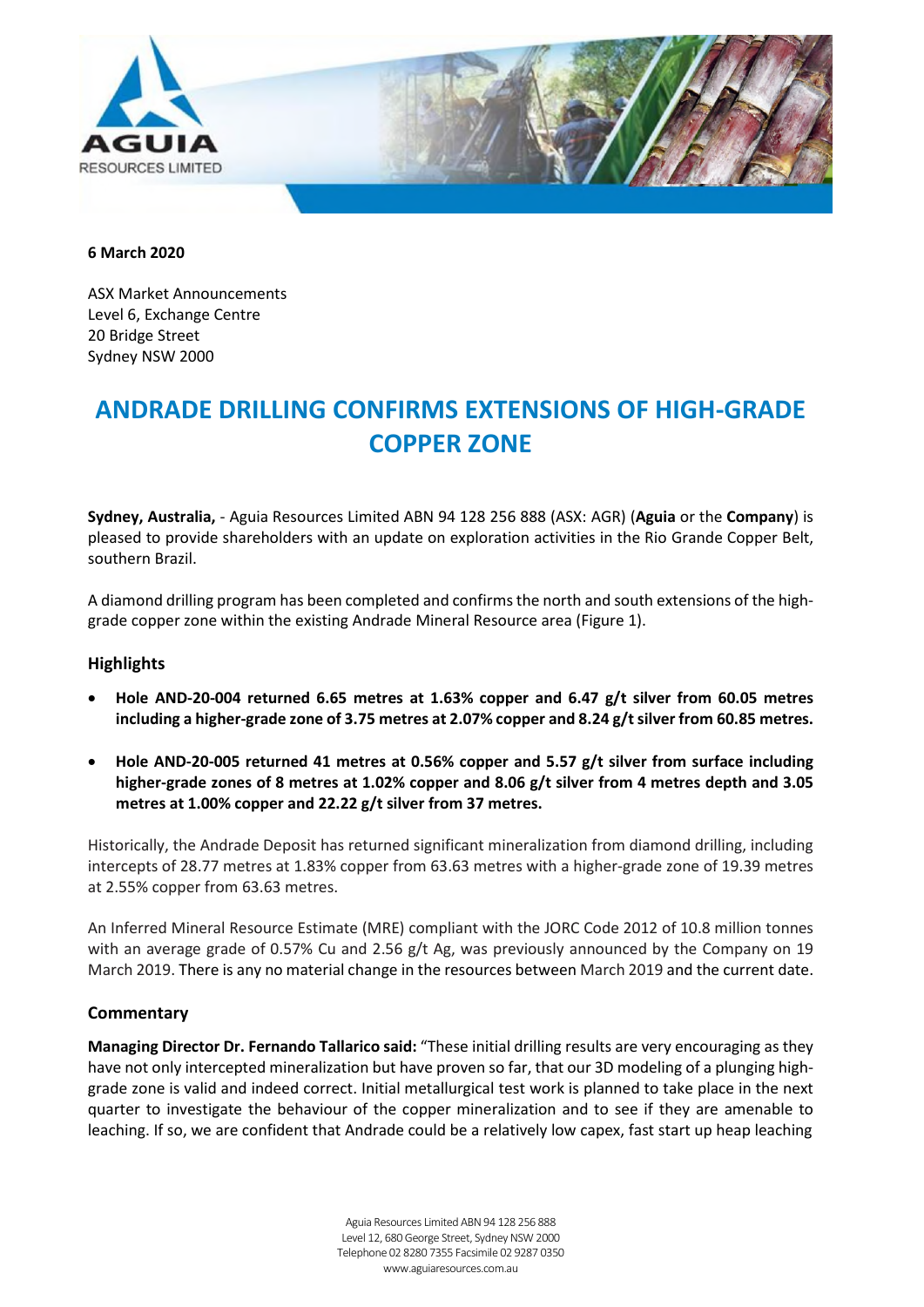operation. These results will be announced to the market when the program has been completed and we can provide further details on this possible operation."

The 3D model presented in Figure 1 shows that the high-grade continuity to the north (Figure 2) and to the south (Figure 3) are open and must be tested with additional drilling along the sections. The high-grade intercepts are located from 2 to 70 metres from surface. Table A presents a summary of the mineralized intercepts discussed above.

The Checklist of Assessment and Reporting Criteria (Table 1) in accordance with Appendix 5A (JORC Code 2012) is presented in Appendix A. A Material Information Summary pursuant to ASX Listing Rule 5.7 is provided in Appendix B.

The objective of the Andrade drilling program is to test the continuity of the high-grade ore bodies along the plunge. Collaring is based on a 3D resource model simulation where the extensions of the current high-grade zones were projected (or extruded) between nonconnected sections, both up-dip and down-dip. The drilling so far has validated such interpretation.



Figure 1: Drill hole locations at the Andrade deposit.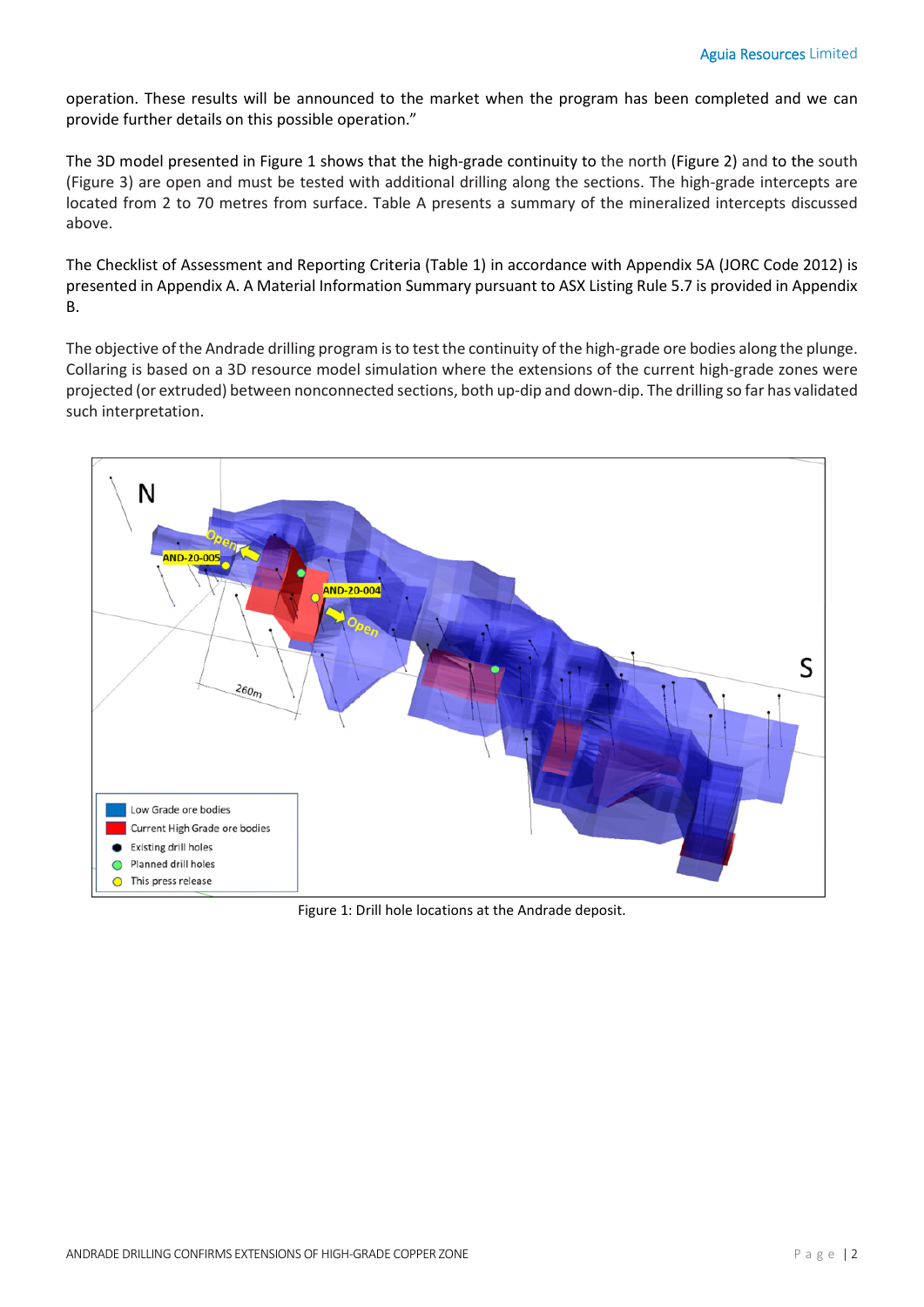

Figure 2: Vertical section presenting drill hole AND-20-005



Figure 3: Vertical section presenting drill hole AND-20-004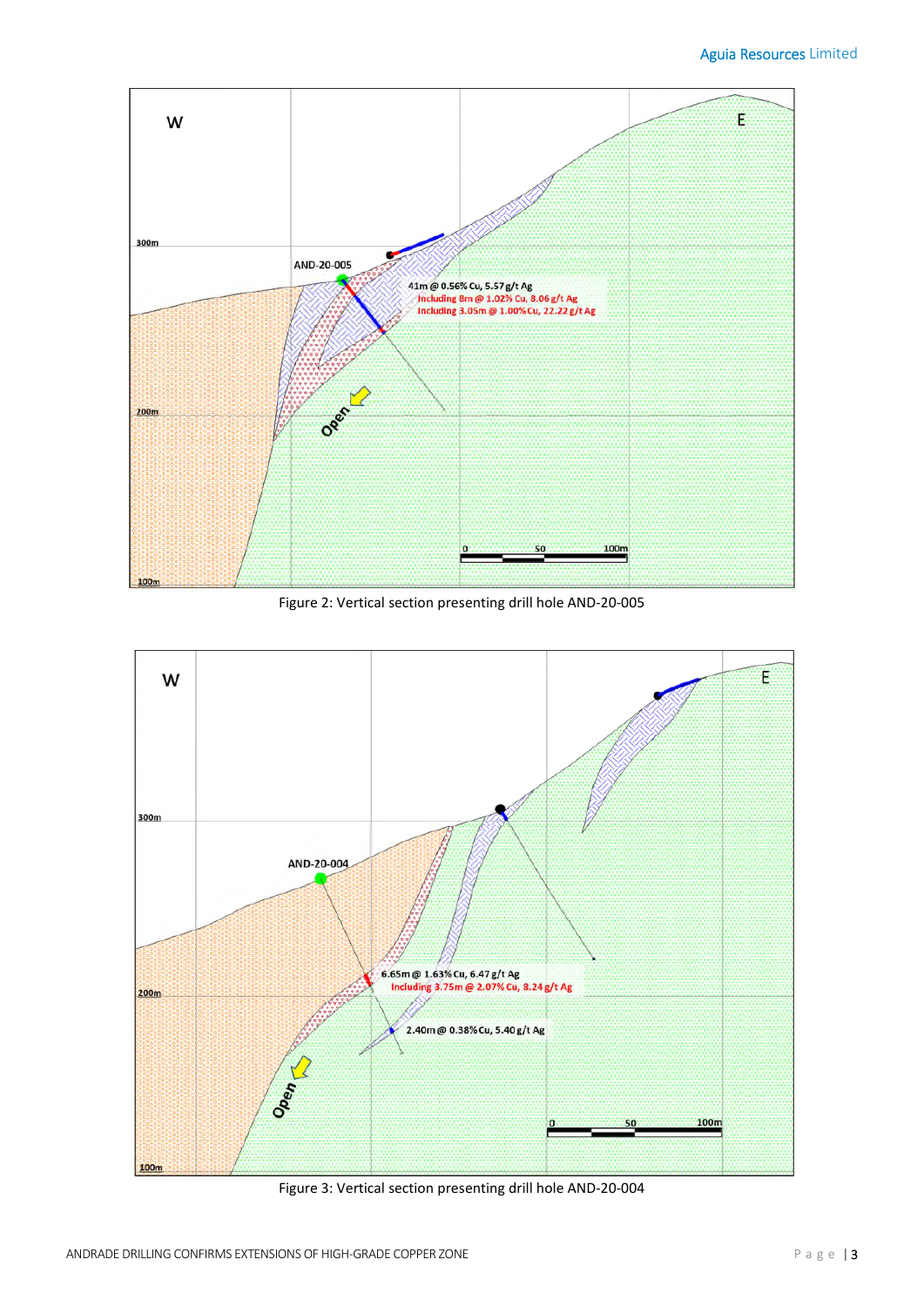| Hole ID    | From (m) | To $(m)$ | Length (m) | Cu%  | Ag g/t |
|------------|----------|----------|------------|------|--------|
| AND-20-004 | 60.05    | 66.70    | 6.65       | 1.63 | 6.47   |
| Including  | 60.85    | 64.60    | 3.75       | 2.07 | 8.24   |
| and        | 94.60    | 97.00    | 2.40       | 0.38 | 5.40   |
| AND-20-005 | 0.00     | 41.00    | 41.00      | 0.56 | 5.57   |
| Including  | 4.00     | 12.00    | 8.00       | 1.02 | 8.06   |
| Including  | 37.00    | 40.05    | 3.05       | 1.00 | 22.22  |

Table A: Summary of mineralized intercepts.

# **AUTHORISED FOR ISSUE TO ASX BY FERNANDO TALLARICO, MANAGING DIRECTOR OF AGUIA RESOURCES LIMITED**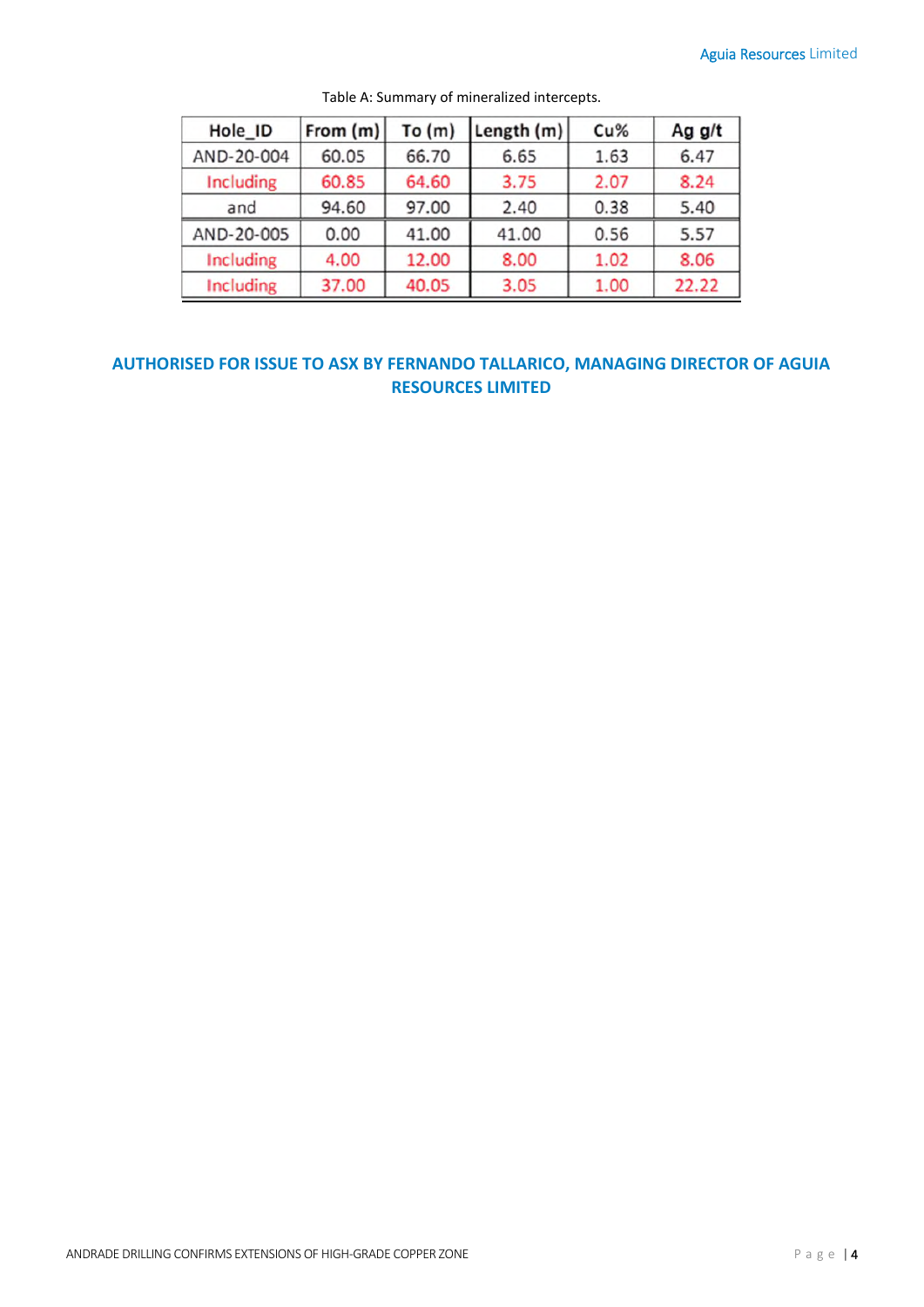## **For further information please contact:**

**Aguia Resources Limited - Investor Relations**  ABN: 94 128 256 888 Level 12, 680 George Street, Sydney NSW 2000 Australia E: investor.relations@aguiaresources.com.au P: +61 (0) 419 960 560 W: www.aguiaresources.com.au

**For enquiries, please contact Ben Jarvis** (Six Degrees Investor Relations) at ben.jarvis@sdir.com.au or +61 (0) 413 150 448.

**For enquiries in North America, please contact Spyros Karellas** (Investor Relations - North America) at spyros@pinnaclecapitalmarkets.ca or (416) 433 5696.

## **About Aguia:**

Aguia Resources Limited, ("Aguia") is an ASX listed company whose primary focus is on the exploration and development of mineral resource projects in Brazil including copper and phosphate. Aguia has an established and highly experienced in-country team based in Rio Grande State, Southern Brazil. Aguia has multiple copper targets. It has recently undertaken extensive geophysical analysis and is awaiting the results of recent copper drilling. Aguia is also in the pre-production stage of a low-cost natural phosphate fertiliser project which is the subject of its recently released Scoping Study. It is expected to be operational in early 2022.

## **JORC Code Competent Person Statement:**

The information in this report that relates to Exploration Targets, Exploration Results, Mineral Resources or Ore Reserves is based on information compiled by Dr. Fernando Tallarico, who is a member of the Association of Professional Geoscientists of Ontario. Dr. Tallarico is a full-time employee of the company. Dr. Tallarico has sufficient experience that is relevant to the style of mineralisation and type of deposit under consideration and to the activity being undertaken to qualify as a Competent Person as defined in the 2012 Edition of the 'Australasian Code for Reporting of Exploration Results, Mineral Resources and Ore Reserves'. Dr. Tallarico consents to the inclusion in the report of the matters based on his information in the form and context in which it appears.

# **Caution regarding forward-looking information:**

This press release contains "forward looking information" within the meaning of applicable Australian securities legislation. Forward looking information includes, without limitation, statements regarding the next steps for the project, timetable for development, production forecast, mineral resource estimate, exploration program, permit approvals, timetable and budget, property prospectivity, and the future financial or operating performance of the Company. Generally, forward looking information can be identified by the use of forwardlooking terminology such as "plans", "expects" or "does not expect", "is expected", "budget", "scheduled", "estimates", "forecasts", "intends", "anticipates" or "does not anticipate", or "believes", or variations of such words and phrases or state that certain actions, events or results "may", "could", "would", "might" or "will be taken", "occur" or "be achieved". Forward-looking information is subject to known and unknown risks, uncertainties and other factors that may cause the actual results, level of activity, performance or achievements of the Company to be materially different from those expressed or implied by such forward-looking information, including, but not limited to: general business, economic, competitive, geopolitical and social uncertainties; the actual results of current exploration activities; other risks of the mining industry and the risks described in the Company's public disclosure. Although the Company has attempted to identify important factors that could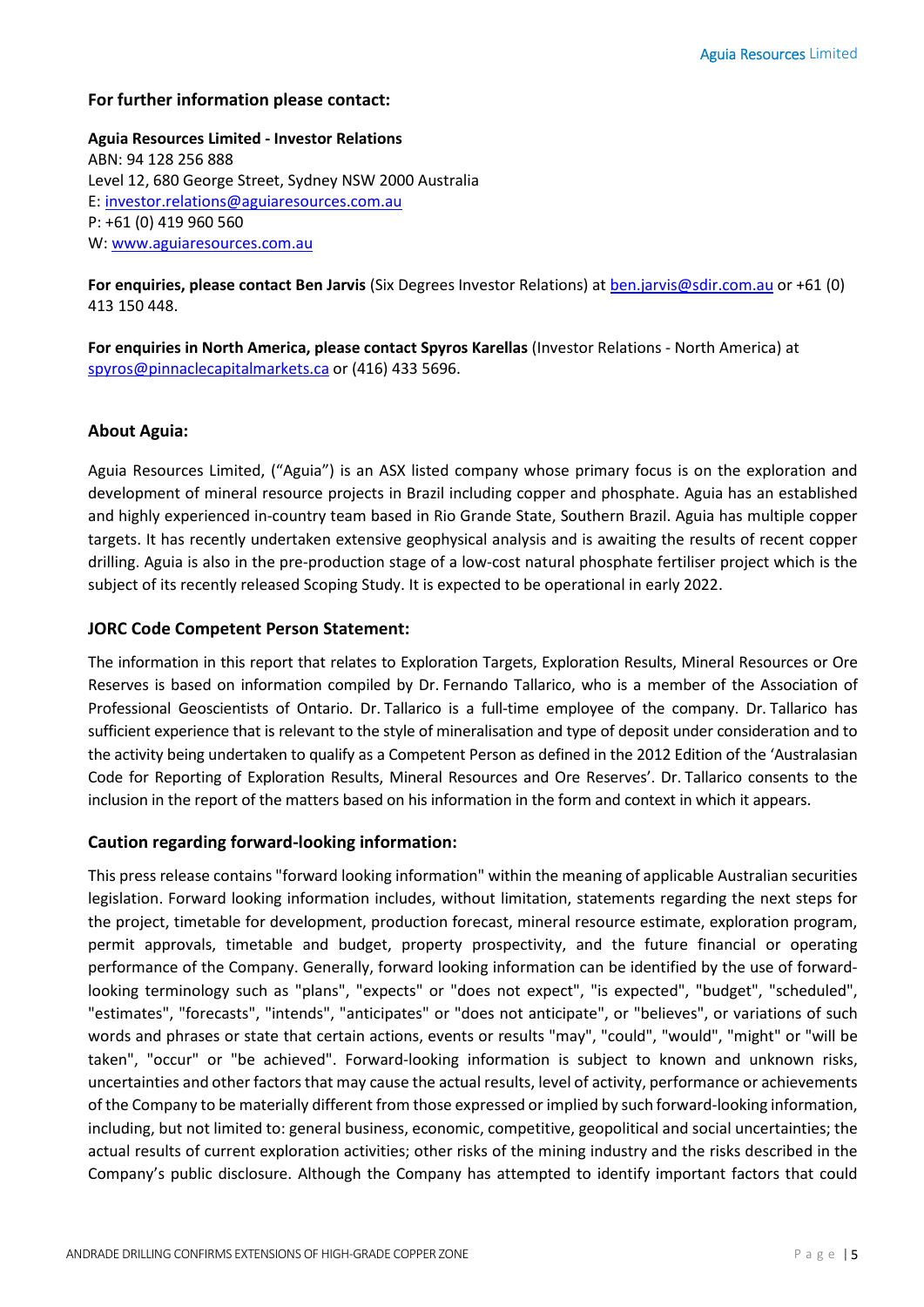cause actual results to differ materially from those contained in forward-looking information, there may be other factors that cause results not to be as anticipated, estimated or intended. There can be no assurance that such information will prove to be accurate, as actual results and future events could differ materially from those anticipated in such statements. Accordingly, readers should not place undue reliance on forward looking information. The Company does not undertake to update any forward-looking information, except in accordance with applicable securities laws.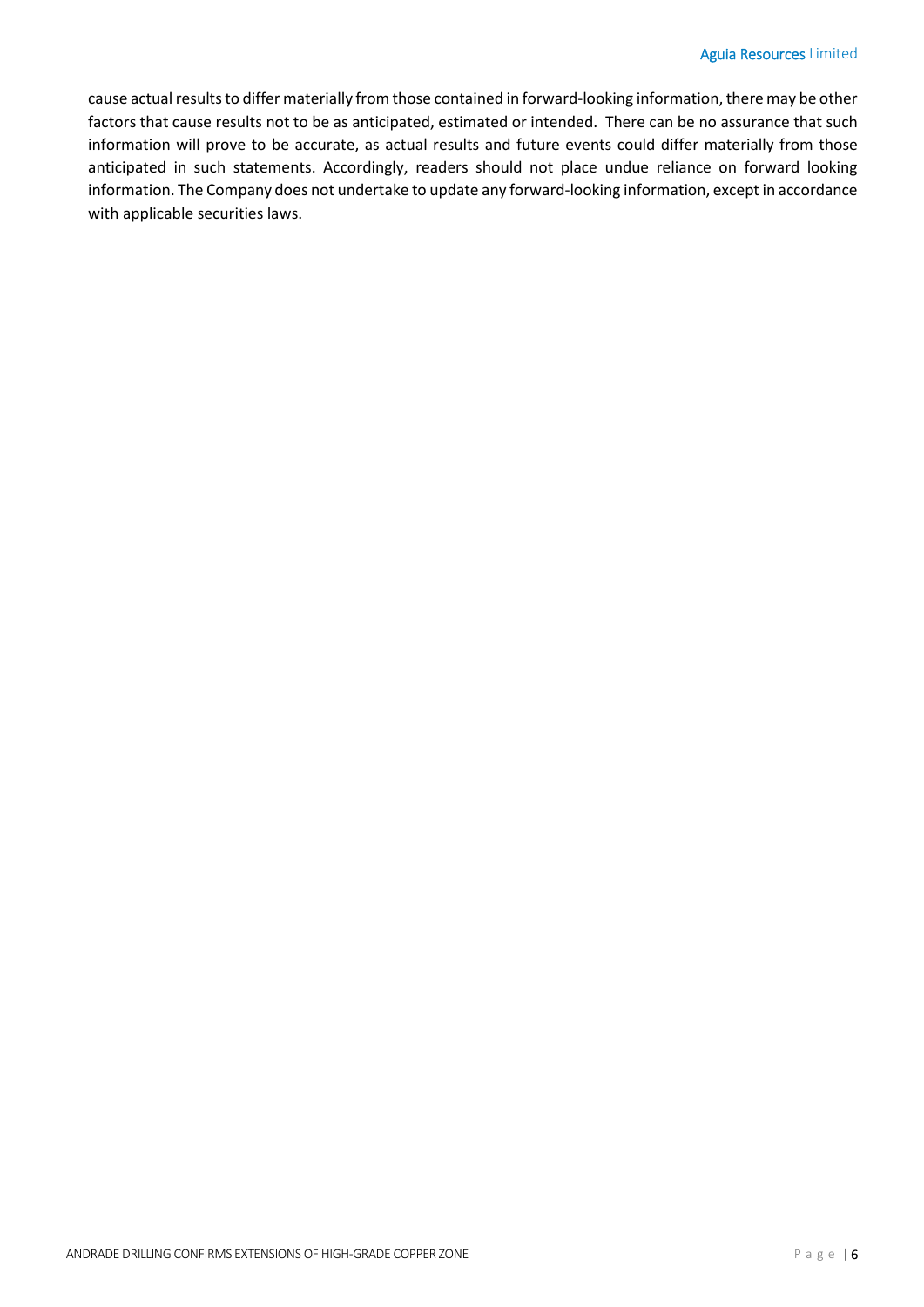## **APPENDIX A: JORC Code, 2012 EDITION - Table 1 REPORT TEMPLETE**

# Section 1 Sampling techniques and data

# (criteria in this group apply to all succeeding groups)

| <b>Criteria</b>        | <b>JORC Code Explanation</b>                                                                                                                                                                                                                                                                                                                                                                                                                                                                                                                                                                                                                                                                                                                                                                   | <b>Commentary</b>                                                                                                                                                                                                                                                                                                                                                                                                                                                                                                                                                                                                                                                                                                                                                                                                                                                                                                                                                                                          |
|------------------------|------------------------------------------------------------------------------------------------------------------------------------------------------------------------------------------------------------------------------------------------------------------------------------------------------------------------------------------------------------------------------------------------------------------------------------------------------------------------------------------------------------------------------------------------------------------------------------------------------------------------------------------------------------------------------------------------------------------------------------------------------------------------------------------------|------------------------------------------------------------------------------------------------------------------------------------------------------------------------------------------------------------------------------------------------------------------------------------------------------------------------------------------------------------------------------------------------------------------------------------------------------------------------------------------------------------------------------------------------------------------------------------------------------------------------------------------------------------------------------------------------------------------------------------------------------------------------------------------------------------------------------------------------------------------------------------------------------------------------------------------------------------------------------------------------------------|
| Sampling<br>techniques | Nature and quality of sampling (eg<br>cut channels, random chips, or<br>specific specialised industry<br>standard measurement tools<br>appropriate to the minerals under<br>investigation, such as down hole<br>gamma sondes, or handheld XRF<br>instruments, etc). These examples<br>should not be taken as limiting the<br>broad meaning of sampling.                                                                                                                                                                                                                                                                                                                                                                                                                                        | • In the Andrade Project area procedures for diamond drilling samples were compliant with<br>mineral industry standards.<br>• Samples were sent to laboratories that are commercial fee-for-service testing facilities and are<br>independent of Aguia.<br>The Andrade deposit was defined using diamond core drilling, and surface trench sampling.<br>Drilling comprised 38 diamond core drill holes performed by Referencial from 2009 / 2010<br>campaign (8,406.34 m) and five core drill holes completed by Aguia from 2019 / 2020 (579.55<br>m).                                                                                                                                                                                                                                                                                                                                                                                                                                                     |
|                        | Include reference to measures<br>$\bullet$<br>taken to ensure sample<br>representivity and the appropriate<br>calibration of any measurement<br>tools or systems used.<br>Aspects of the determination of<br>mineralisation that are Material to<br>the Public Report. In cases where<br>'industry standard' work has been<br>done this would be relatively simple<br>(eg 'reverse circulation drilling was<br>used to obtain 1 m samples from<br>which 3 kg was pulverised to<br>produce a 30 g charge for fire<br>assay'). In other cases, more<br>explanation may be required, such<br>as where there is coarse gold that<br>has inherent sampling problems.<br>Unusual commodities or<br>mineralisation types (eg submarine<br>nodules) may warrant disclosure of<br>detailed information. | Aguia has followed standard practices in their geochemical surveys and diamond drilling<br>programs. They have followed a set of standard procedures in collecting cuttings and core<br>samples, logging and data acquisition for the project. Their procedures are well documented<br>and meet generally recognized industry standards and practices.<br>All core logging is completed by Aguia geologists and directly entered into a comprehensive<br>database program. Aguia's geologists are responsible for identifying and marking core<br>intervals for sampling. Sample intervals range in length from 0.31m to 1.50m with 90% of all<br>core samples falling within the range of 0.8m to 1.1m and honour the geological contacts.<br>Digital and hard copies of all sampling and shipment documentation are stored in the project<br>office at Caçapava do Sul. Documentation includes geological logs, core photographs, core<br>recovery records, portable XRF readings and down-hole surveys. |
| Drilling techniques    | Drill type (eg. core, reverse<br>$\bullet$<br>circulation, open-hole hammer,<br>rotary air blast, auger, Bangka etc.)                                                                                                                                                                                                                                                                                                                                                                                                                                                                                                                                                                                                                                                                          | Aguia has completed five diamond drill holes on the Andrade area between 2019 and 2020,<br>totalling 579.55m.<br>All core holes were drilled using wireline coring methods. HQ size (63.5mm diameter core)                                                                                                                                                                                                                                                                                                                                                                                                                                                                                                                                                                                                                                                                                                                                                                                                 |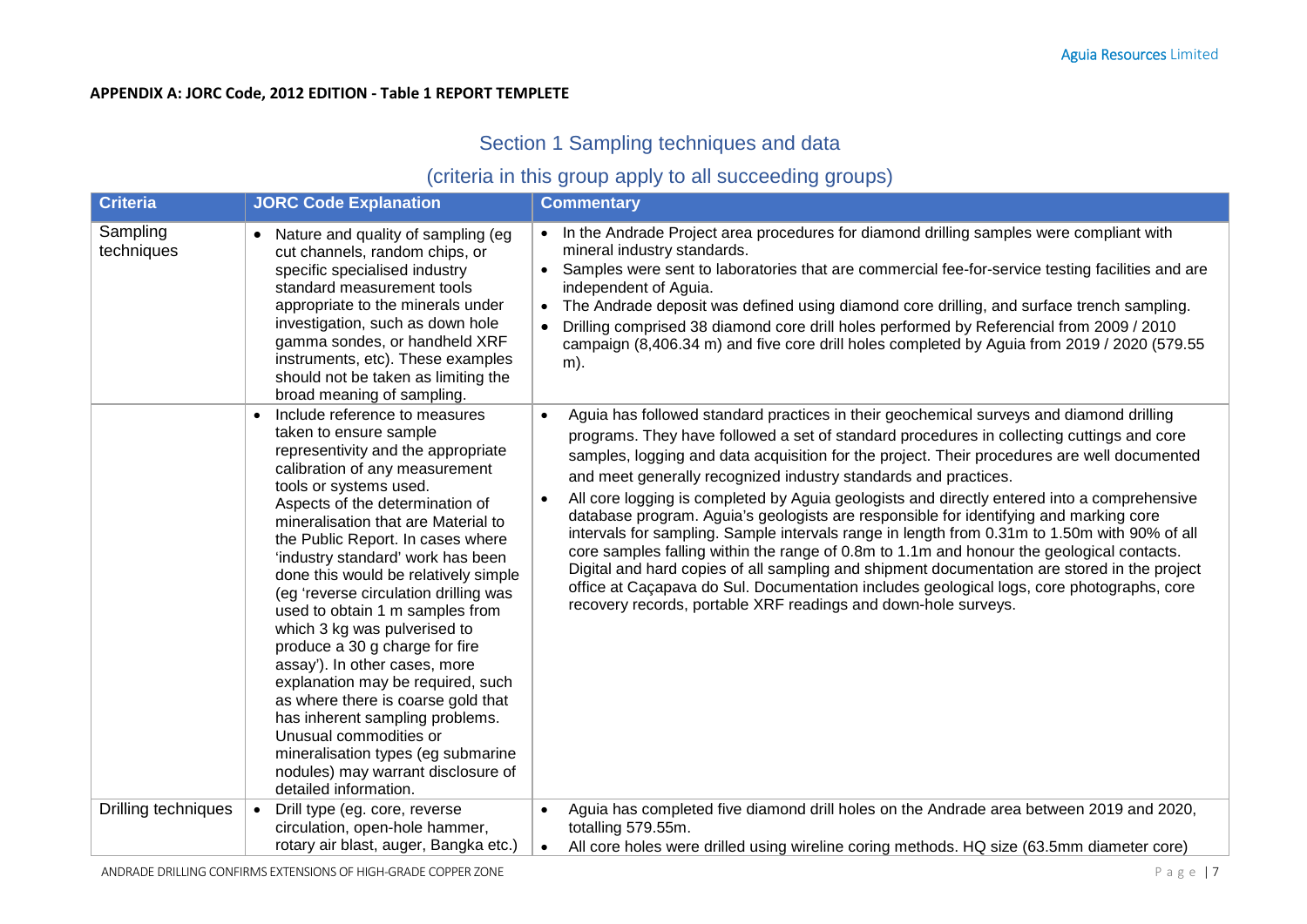| <b>Criteria</b>                                         | <b>JORC Code Explanation</b>                                                                                                                                                                                                                                                                                                                                                                              | <b>Commentary</b>                                                                                                                                                                                                                                                                                                                                                                                                                                                                                                                                                                                                                                               |
|---------------------------------------------------------|-----------------------------------------------------------------------------------------------------------------------------------------------------------------------------------------------------------------------------------------------------------------------------------------------------------------------------------------------------------------------------------------------------------|-----------------------------------------------------------------------------------------------------------------------------------------------------------------------------------------------------------------------------------------------------------------------------------------------------------------------------------------------------------------------------------------------------------------------------------------------------------------------------------------------------------------------------------------------------------------------------------------------------------------------------------------------------------------|
|                                                         | and details (eg. core diameter, triple<br>or standard tube, depth of diamond<br>tails, face-sampling bit or other<br>type, whether core is oriented and if<br>so, by what method, etc.).                                                                                                                                                                                                                  | core tools were used for drilling through weathered material and NQ size (47.6mm diameter<br>core) tools were used for drilling through fresh rock. Core recovery has exceeded 90% of all<br>core holes.                                                                                                                                                                                                                                                                                                                                                                                                                                                        |
| Drill sample<br>recovery                                | Whether core and chip sample<br>recoveries have been properly<br>recorded and results assessed.<br>Measures taken to maximise<br>$\bullet$<br>sample recovery and ensure<br>representative nature of the<br>samples.<br>• Whether a relationship exists<br>between sample recovery and<br>grade and whether sample bias<br>may have occurred due to<br>preferential loss/gain of fine/coarse<br>material. | Digital and hard copies of all sampling and shipment documentation are stored in the project<br>office at Caçapava do Sul. Documentation includes geological logs, core photographs and<br>core recovery records.<br>Aguia has followed standard practices in their core drilling programs. They have followed a set<br>$\bullet$<br>of standard procedures in collecting cuttings and core samples, logging, and data acquisition<br>for the project. Their procedures are well documented and meet generally recognized industry<br>standards and practices.<br>There was no investigation about relationship between sample recovery and grade.<br>$\bullet$ |
| Logging                                                 | Whether core and chip samples<br>$\bullet$<br>have been logged to a level of<br>detail to support appropriate Mineral<br>Resource estimation, mining<br>studies and metallurgical studies.                                                                                                                                                                                                                | Digital and hard copies of all sampling and shipment documentation are stored in the project<br>office at Caçapava do Sul. Documentation includes geological logs, core photographs, core<br>recovery records, portable XRF readings and down-hole surveys. Detailed geological logs are<br>completed for every core hole using an appropriate logging form. Sampling intervals in the<br>mineralized zone are typically targeted for a 1.0m length but may fall within a range of 0.31m<br>to 1.50m.                                                                                                                                                           |
|                                                         | Whether logging is qualitative or<br>$\bullet$<br>quantitative in nature. Core (or<br>costean, channel etc.) photography.                                                                                                                                                                                                                                                                                 | The logging is qualitative in nature. A photographic record is maintained for all core boxes with<br>each photograph recording three boxes;                                                                                                                                                                                                                                                                                                                                                                                                                                                                                                                     |
|                                                         | • The total length and percentage of<br>the relevant intersections logged.                                                                                                                                                                                                                                                                                                                                | 100% diamond drill holes was logged.<br>$\bullet$                                                                                                                                                                                                                                                                                                                                                                                                                                                                                                                                                                                                               |
| Sub-sampling<br>techniques and<br>sample<br>preparation | • If core, whether cut or sawn and<br>whether quarter, half or all core<br>taken.                                                                                                                                                                                                                                                                                                                         | Fresh core is split lengthwise using a core saw. Samples are systematically taken using the<br>$\bullet$<br>right half of the core, returning the left half of the core to the core box for archival storage.                                                                                                                                                                                                                                                                                                                                                                                                                                                   |
|                                                         | If non-core, whether riffled, tube<br>sampled, rotary split etc. and<br>whether sampled wet or dry.                                                                                                                                                                                                                                                                                                       | Andrade was not subject to another type of drilling.<br>$\bullet$                                                                                                                                                                                                                                                                                                                                                                                                                                                                                                                                                                                               |
|                                                         | • For all sample types, the nature,<br>quality and appropriateness of the<br>sample preparation technique.                                                                                                                                                                                                                                                                                                | Sample preparation was completed at ALS's Belo Horizonte laboratory in Brazil using standard<br>$\bullet$<br>crushing and pulverization techniques. The sample preparation techniques meet industry<br>standards and are considered appropriate for the mineralization being investigated.                                                                                                                                                                                                                                                                                                                                                                      |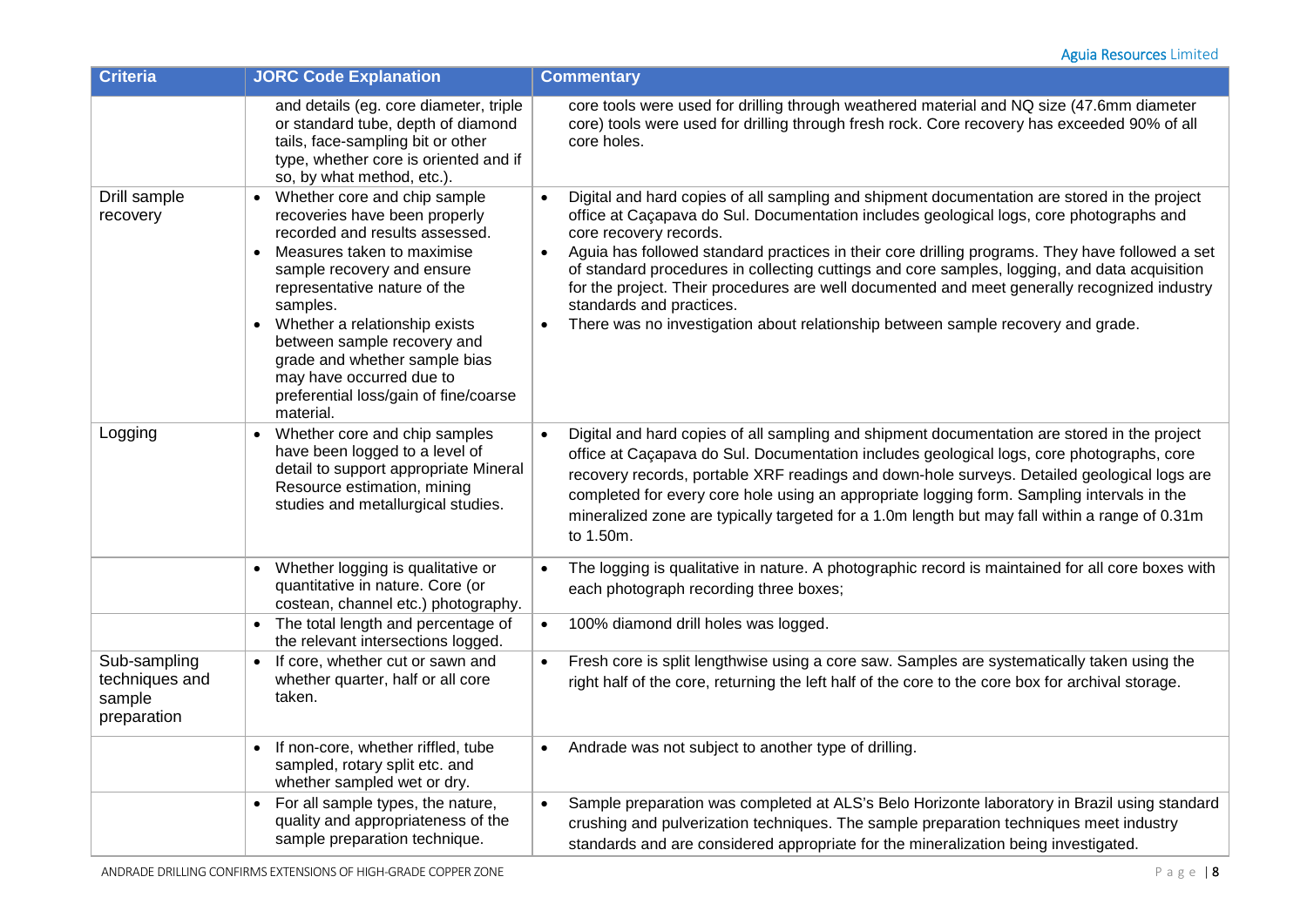| <b>Criteria</b>                                         | <b>JORC Code Explanation</b>                                                                                                                                                                                                                            | <b>Commentary</b>                                                                                                                                                                                                                                                                                                                                                                                                                                                                                                                                                                                                                                                                                                                                                                                                                                                                                                                                                |
|---------------------------------------------------------|---------------------------------------------------------------------------------------------------------------------------------------------------------------------------------------------------------------------------------------------------------|------------------------------------------------------------------------------------------------------------------------------------------------------------------------------------------------------------------------------------------------------------------------------------------------------------------------------------------------------------------------------------------------------------------------------------------------------------------------------------------------------------------------------------------------------------------------------------------------------------------------------------------------------------------------------------------------------------------------------------------------------------------------------------------------------------------------------------------------------------------------------------------------------------------------------------------------------------------|
|                                                         |                                                                                                                                                                                                                                                         | Sample preparation was completed using standard crushing and pulverization techniques<br>PREP-31 (rock and drill samples). All samples were dried, crushed, and milled to 70% passing<br>2mm, riffle split off 250g, then the split pulverized to better than 85% passing 75 microns. Pulp<br>splits are collected and retained in storage                                                                                                                                                                                                                                                                                                                                                                                                                                                                                                                                                                                                                       |
|                                                         | Quality control procedures adopted<br>for all sub-sampling stages to<br>maximise representivity of<br>samples.                                                                                                                                          | Lab management system is consistent with ISO 9001:2008 requirements for sampling<br>preparation.<br>Industry standard procedures were employed, including ensuring non-core samples are<br>adequately homogenized before. Pulp splits are collected and retained in storage.<br>ALS does introduce on routine basis certified reference material within every batch of samples,<br>$\bullet$<br>namely appropriate standards, duplicates and blanks. A QAQC report is sent together with the<br>assay certificates.                                                                                                                                                                                                                                                                                                                                                                                                                                              |
|                                                         | Measures taken to ensure that the<br>sampling is representative of the<br>in-situ material collected.                                                                                                                                                   | 90% of all core samples fall within the range of 0.8m to 1.1m.<br>$\bullet$                                                                                                                                                                                                                                                                                                                                                                                                                                                                                                                                                                                                                                                                                                                                                                                                                                                                                      |
| Sub-sampling<br>techniques and<br>sample<br>preparation | Whether sample sizes are<br>appropriate to the grainsize of the<br>material being sampled.                                                                                                                                                              | Sampling intervals in the mineralized zone are typically targeted for a 1.0m length but may fall<br>within a range of 0.50m to 1.50m.                                                                                                                                                                                                                                                                                                                                                                                                                                                                                                                                                                                                                                                                                                                                                                                                                            |
| Quality of assay<br>data and<br>laboratory tests        | The nature, quality and<br>appropriateness of the assaying<br>and laboratory procedures used<br>and whether the technique is<br>considered partial or total.                                                                                            | The ICP method used is industry standard and considered appropriate for the analysis of base<br>metal hosted mineralisation.<br>• Sample preparation and analysis was completed at ALS's Belo Horizonte laboratory in Brazil<br>using standard crushing and pulverization techniques.<br>Routine assays were conducted using a four acid 'near total' digestion with ICP-AES finish (ME-<br>ICP61 process) to provide analysis for 33 elements (Ag, Al, As, Ba, Be, Bi, Ca, Cd, Co, Cr, Cu,<br>Fe, Ga, K, La, Mg, Mn, Mo, Na, Ni, P, Pb, S, Sb, Sc, Sr, Th, Ti, Tl, U, V, W, Zn). All Cu and Co<br>determinations were re-assayed by four acid (HF-HNO3-HClO4) digestion, HCl leach and ICP<br>finish to provide an improved level of accuracy on these values (method ME-OG62). The<br>preparation and analytical procedures are appropriate for the type of mineralization sampled<br>and are reliable to deliver the total content of the analysed compounds. |
|                                                         | • For geophysical tools,<br>spectrometers, handheld XRF<br>instruments, etc, the parameters<br>used in determining the analysis<br>including instrument make and<br>model, reading times, calibrations<br>factors applied and their derivation,<br>etc. | A handheld XRF, Delta Analyser CS-4000 by Innov-X Systems, was employed to pre scan<br>samples.                                                                                                                                                                                                                                                                                                                                                                                                                                                                                                                                                                                                                                                                                                                                                                                                                                                                  |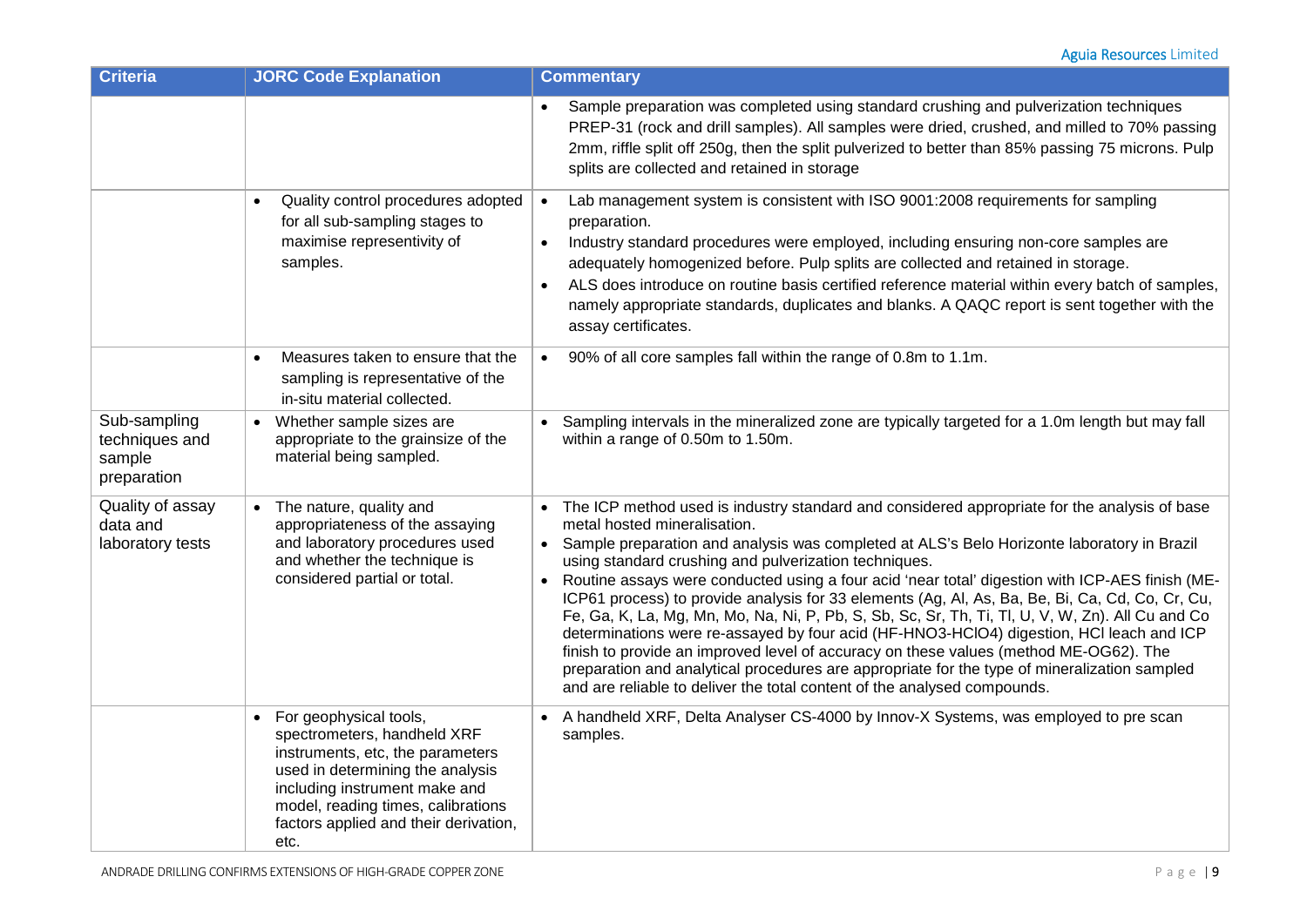| <b>Criteria</b>                             | <b>JORC Code Explanation</b>                                                                                                                                                                                                                                                                                                                            | <b>Commentary</b>                                                                                                                                                                                                                                                                                                                                                                                                                                                                                                                                                                                                                                                                                                                                                                                                                                                                                                                                                                             |
|---------------------------------------------|---------------------------------------------------------------------------------------------------------------------------------------------------------------------------------------------------------------------------------------------------------------------------------------------------------------------------------------------------------|-----------------------------------------------------------------------------------------------------------------------------------------------------------------------------------------------------------------------------------------------------------------------------------------------------------------------------------------------------------------------------------------------------------------------------------------------------------------------------------------------------------------------------------------------------------------------------------------------------------------------------------------------------------------------------------------------------------------------------------------------------------------------------------------------------------------------------------------------------------------------------------------------------------------------------------------------------------------------------------------------|
|                                             | Nature of quality control procedures<br>adopted (eg. standards, blanks,<br>duplicates, external laboratory<br>checks) and whether acceptable<br>levels of accuracy (ie. lack of bias)<br>and precision have been<br>established.                                                                                                                        | For the core sampling, Aguia used certified reference materials (standard) supplied by the<br>Instituto de Tecnologia Augusto Kekule (ITAK). ITAK-809 and ITAK-833 are low grade and high<br>grade copper standard, respectively, and ITAK-628 is a low grade gold standard. In addition,<br>fine and coarse blank samples were prepared from barren quartz veins. Also, pulp duplicates<br>were inserted in the batches. The control is considered appropriate to the sampling type and<br>grades.<br>LOGICAL SEQUENCE MATRIX OF SAMPLES IN BATCHES - RIO GRANDE PROJECT<br><b>ALS Batch size</b><br><b>35 SAMPLES</b><br><b>SAMPLES</b><br>(WITHIN MINERALIZED ZONE)<br><b>FIRST</b><br>LAST<br><b>SAMPLE</b><br>SAMPLE<br><b>SAMPLES AFTER</b><br>#1 #2 #3<br><b>IINERALIZED ZONE</b><br><b>SULPHIDATION ZONE</b><br><b>CONTROL SAMPLES</b><br><b>PROJECT SAMPLES</b><br><b>FINE BLANK</b><br>ITAK-628 or ITAK-630<br><b>COARSE BLANK</b><br><b>PULP DUPLICATE</b><br>ITAK-809 or ITAK-833 |
| Verification of<br>sampling and<br>assaying | • The verification of significant<br>intersections by either independent<br>or alternative company personnel.<br>The use of twinned holes.<br>$\bullet$<br>Documentation of primary data,<br>data entry procedures, data<br>verification, data storage (physical<br>and electronic) protocols.<br>Discuss any adjustment to assay<br>$\bullet$<br>data. | • Two twin boreholes were completed by Aguia. The assay results and mineralized intervals<br>present good correlation with the original drill holes.<br>All core was logged by Referencial geologists and verified by Aguia geologists; data was<br>entered digitally into a comprehensive database program. Electronic data was verified against<br>paper logs and original assay certificates by RPA.<br>• Assay data did not need to be adjusted.                                                                                                                                                                                                                                                                                                                                                                                                                                                                                                                                          |
| Location of data<br>points                  | Accuracy and quality of surveys<br>used to locate drill holes (collar and<br>down-hole surveys), trenches, mine<br>workings and other locations used<br>in Mineral Resource estimation.                                                                                                                                                                 | All drill collars are surveyed using a hand-held GPS both before and after drill hole completion.<br>Andrade down hole surveys were completed on core holes using a Maxibore II down-hole<br>survey tool. Readings are collected on three-meter intervals.                                                                                                                                                                                                                                                                                                                                                                                                                                                                                                                                                                                                                                                                                                                                    |
|                                             | Specification of the grid system<br>$\bullet$<br>used.                                                                                                                                                                                                                                                                                                  | Coordinates are recorded in Universal Transverse Mercator (UTM) using the SAD69 Datum,<br>Zone 22S.                                                                                                                                                                                                                                                                                                                                                                                                                                                                                                                                                                                                                                                                                                                                                                                                                                                                                           |
|                                             | Quality and adequacy of<br>topographic control.                                                                                                                                                                                                                                                                                                         | No topographic survey has been conducted at Andrade by the Company yet.                                                                                                                                                                                                                                                                                                                                                                                                                                                                                                                                                                                                                                                                                                                                                                                                                                                                                                                       |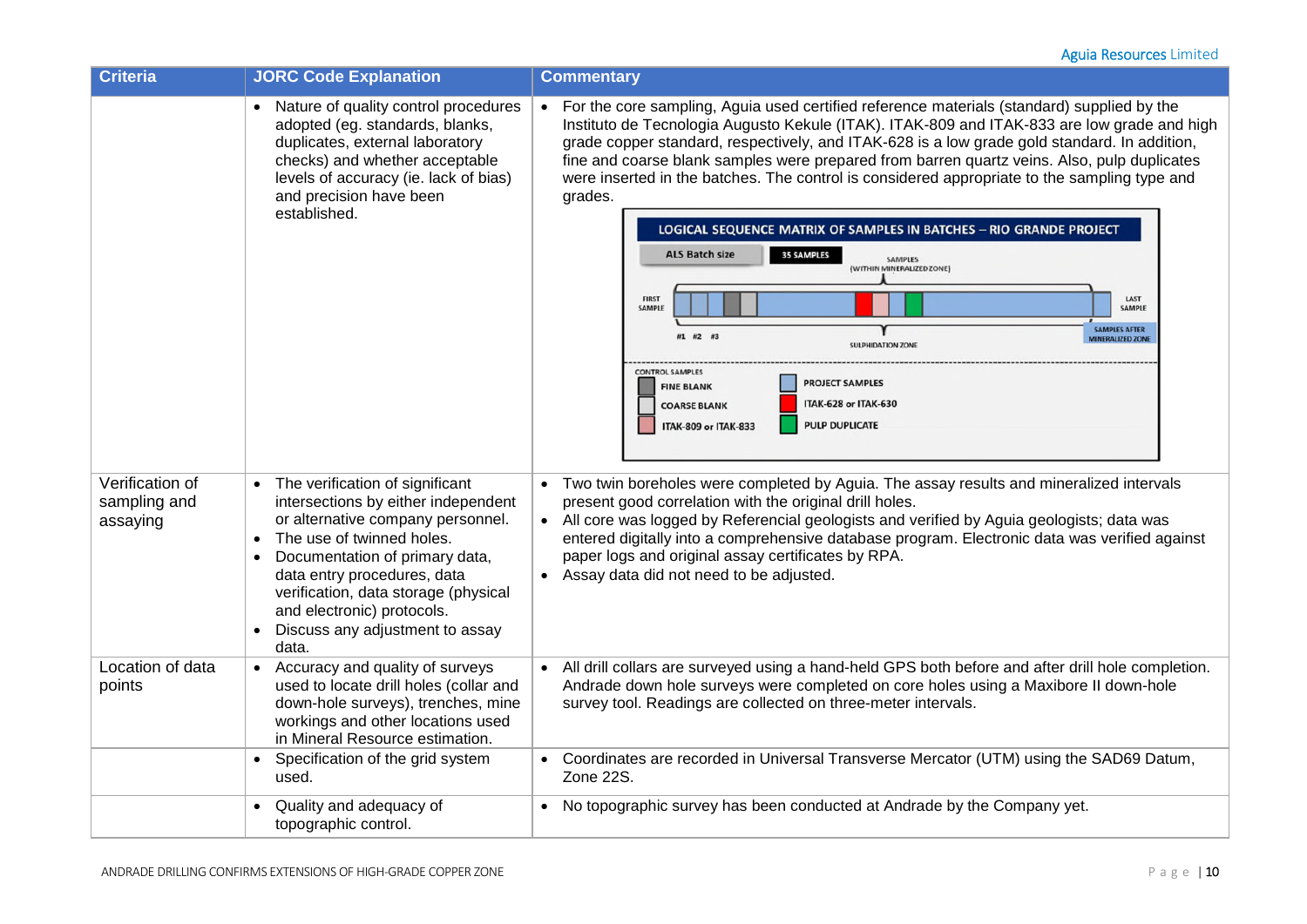| <b>Criteria</b>                                                  | <b>JORC Code Explanation</b>                                                                                                                                                                                                                      | <b>Commentary</b>                                                                                                                                                                                                                                                                                                                                                                                                                                                                                                                                                                                                                                                                                             |
|------------------------------------------------------------------|---------------------------------------------------------------------------------------------------------------------------------------------------------------------------------------------------------------------------------------------------|---------------------------------------------------------------------------------------------------------------------------------------------------------------------------------------------------------------------------------------------------------------------------------------------------------------------------------------------------------------------------------------------------------------------------------------------------------------------------------------------------------------------------------------------------------------------------------------------------------------------------------------------------------------------------------------------------------------|
| Data spacing and<br>distribution                                 | • Data spacing for reporting of<br><b>Exploration Results.</b>                                                                                                                                                                                    | • 5 diamond drill holes were completed by Aguia Resources in a target area, checking low and<br>high-grade copper mineralisation.                                                                                                                                                                                                                                                                                                                                                                                                                                                                                                                                                                             |
| Data spacing and<br>distribution                                 | • Whether the data spacing, and<br>distribution is sufficient to establish<br>the degree of geological and grade<br>continuity appropriate for the<br>Mineral Resource and Ore Reserve<br>estimation procedure(s) and<br>classifications applied. | Aguia has engaged its own independent technical consultant, RPA Inc. a Toronto based<br>consulting firm, to complete a JORC/NI 43-101 mineral resource estimate for the Andrade<br>deposit, as part of its due diligence.<br>The diamond drilling was completed on sections spaced 100 m apart with two to three drill<br>holes per section. Drill hole spacing within each section was also approximately 100 m.<br>No material has been classified as a Measured or Indicated Mineral Resource, and Ore<br>Reserves are not being stated.                                                                                                                                                                   |
|                                                                  | Whether sample compositing has<br>been applied.                                                                                                                                                                                                   | Assay data was composited to one-metre length prior to resource estimation.                                                                                                                                                                                                                                                                                                                                                                                                                                                                                                                                                                                                                                   |
| Orientation of data<br>in relation to<br>geological<br>structure | Whether the orientation of sampling<br>$\bullet$<br>achieves unbiased sampling of<br>possible structures and the extent<br>to which this is known, considering<br>the deposit type.                                                               | • The sampling patterns used did not introduce an apparent sampling bias.                                                                                                                                                                                                                                                                                                                                                                                                                                                                                                                                                                                                                                     |
|                                                                  | If the relationship between the<br>drilling orientation and the<br>orientation of key mineralised<br>structures is considered to have<br>introduced a sampling bias, this<br>should be assessed and reported if<br>material.                      | The sampling patterns used did not introduce an apparent sampling bias.                                                                                                                                                                                                                                                                                                                                                                                                                                                                                                                                                                                                                                       |
| <b>Sample Security</b>                                           | • The measures taken to ensure<br>sample security.                                                                                                                                                                                                | Chain of custody of all sample material was maintained by Aguia. Samples were stored in a<br>secured facility in Caçapava do Sul until dispatch to the preparation laboratory by commercial<br>carrier.                                                                                                                                                                                                                                                                                                                                                                                                                                                                                                       |
| Audits or reviews                                                | The results of any audits or reviews<br>$\bullet$<br>of sampling techniques and data.                                                                                                                                                             | Aguia has engaged its own independent technical consultant, RPA Inc. a Toronto based<br>consulting firm, to complete a JORC/NI 43-101 mineral resource estimate for the Andrade<br>deposit, as part of its due diligence. Audits and reviews of sampling techniques were performed<br>in these works.<br>RPA reviewed the sample collection techniques, quality control procedures, sample storage<br>facility, and data integrity as part of a site visit carried out from the January 21 to 24, 2019. RPA<br>is of the opinion that all relevant data has been collected and stored in accordance with industry<br>best practice standards and is suitable to support the estimation of a Mineral Resource. |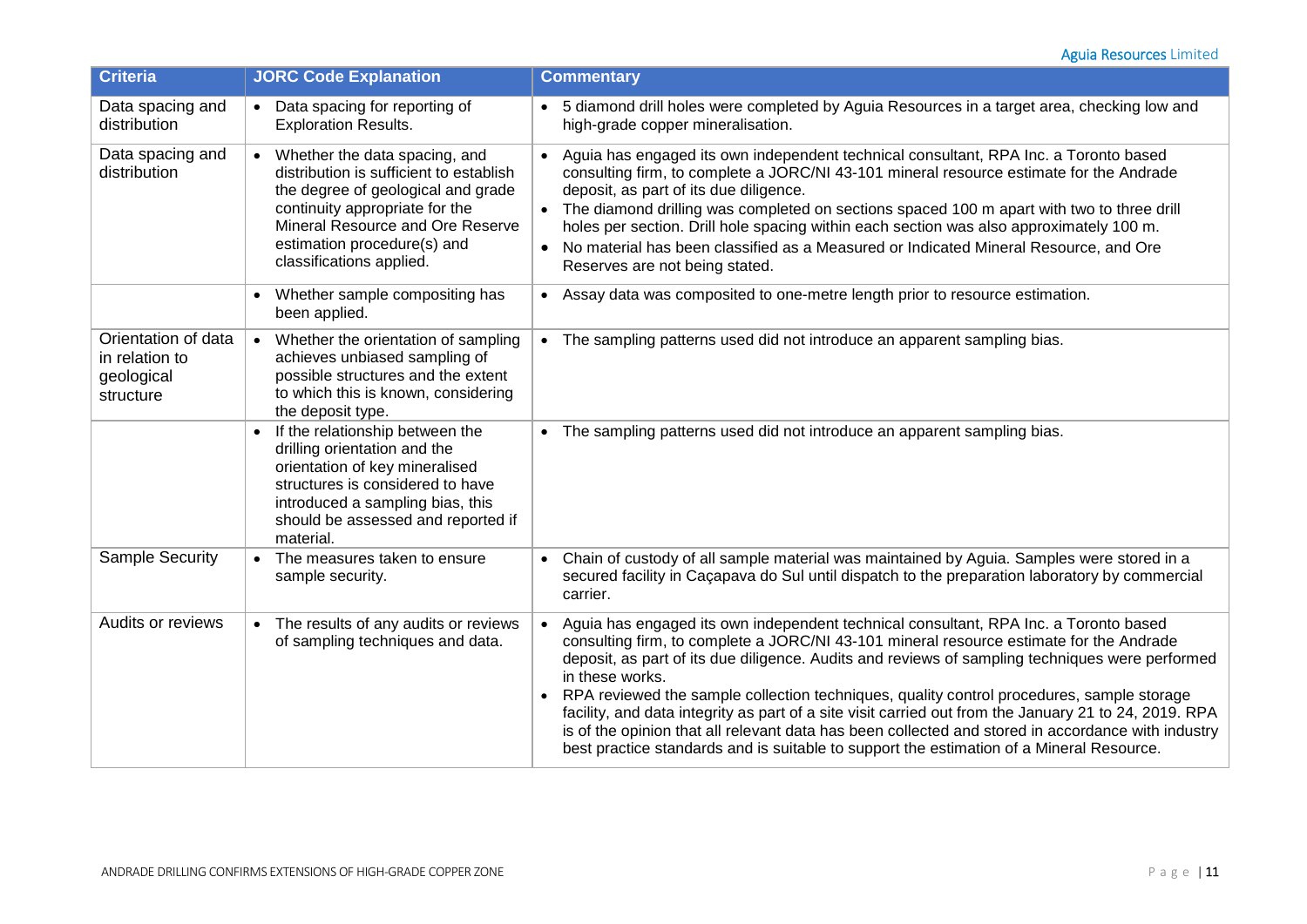# Section 2 Reporting of Exploration Results

# (criteria listed in the preceding group apply also to this group)

| <b>Criteria</b>                                  | <b>JORC Code Explanation</b>                                                                                                                                                                                                                                                                                                                                                                                                                                                 | <b>Commentary</b>                                                                                                                                                                                                                                                                                                                                                                                                                                                                                                                                                                                                                                                                                                                                                                                                                                                                                                                                                                                                                                                                                                                                                                                                                                                                                                                    |
|--------------------------------------------------|------------------------------------------------------------------------------------------------------------------------------------------------------------------------------------------------------------------------------------------------------------------------------------------------------------------------------------------------------------------------------------------------------------------------------------------------------------------------------|--------------------------------------------------------------------------------------------------------------------------------------------------------------------------------------------------------------------------------------------------------------------------------------------------------------------------------------------------------------------------------------------------------------------------------------------------------------------------------------------------------------------------------------------------------------------------------------------------------------------------------------------------------------------------------------------------------------------------------------------------------------------------------------------------------------------------------------------------------------------------------------------------------------------------------------------------------------------------------------------------------------------------------------------------------------------------------------------------------------------------------------------------------------------------------------------------------------------------------------------------------------------------------------------------------------------------------------|
| Mineral<br>tenement and<br>land tenure<br>status | • Type, reference<br>name/number, location<br>and ownership including<br>agreements or material<br>issues with third parties<br>such as joint ventures,<br>partnerships, overriding<br>royalties, native title<br>interests, historical sites,<br>wilderness or national park<br>and environmental<br>settings.<br>• The security of the tenure<br>held at the time of<br>reporting along with any<br>known impediments to<br>obtaining a licence to<br>operate in the area. | The Andrade deposit as currently modelled is situated over three separate exploration tenements.<br>The majority of the deposit is situated in proceedings 810.636/2007 and 810.808/2008. These are<br>currently held by Referencial. Aguia has signed an option agreement with Referencial to acquire these<br>tenements (as disclosed in a press release dated 27/02/2019). Upon the conclusion of this acquisition,<br>these tenements will be subject to a 1% net smelter return royalty to be paid to Referencial.<br>The remainder of the deposit and the potential along strike extensions of the deposit are located in<br>proceeding 810.187/2018. This claim is held by Aguia Fertilizantes S.A., a subsidiary company of Aguia.<br>Independent legal advice prepared for Aguia by William Freire Advogados Associados indicates that:<br>$\bullet$<br>Aguia satisfies the requirements for operating a mine within 150 km of the territorial borders of Brazil (the<br>'Border zone').<br>The tenements in question do not fall within conservation units or indigenous lands.<br>$\bullet$<br>Those tenements that are currently under application or awaiting a response from the relevant department<br>are unlikely to be denied.<br>• There are no known impediments to obtaining a licence to operate in this area. |
| <b>Exploration done</b><br>by other parties      | • Acknowledgment and<br>appraisal of exploration by<br>other parties.                                                                                                                                                                                                                                                                                                                                                                                                        | Copper occurrences at Andrade were first reported in the late 19th century in government surveys. The<br>$\bullet$<br>first drilling program was undertaken by Vale in the early 1970s where the scout program revealed the<br>first mineral intercepts. Between 2009 and 2010, Mining Ventures, a private Swiss exploration company,<br>conducted an extensive exploration program which included mapping, soil geochemistry, trenching, IP<br>and 10,300 metres of diamond drilling (38 holes) at Andrade:                                                                                                                                                                                                                                                                                                                                                                                                                                                                                                                                                                                                                                                                                                                                                                                                                         |
|                                                  |                                                                                                                                                                                                                                                                                                                                                                                                                                                                              | 1900-08 Artisanal Mining: Trenches, pits, shafts and drifts at Andrade and Primavera<br>$\bullet$<br>1942 DNPM: (8 holes) Resource 462 kt at 0.8% Cu at Andrade<br>1942 DNPM: Resource 91 kt at 1.00% Cu and 29 kt at 1.74% Cu at Primavera<br>1959 DNPM: (25 holes) Resource 560 kt at 0.7% Cu 100 kt at 1% Cu at Andrade and Primvera<br>$\bullet$<br>1975 CRM: (13 holes) 3.3 Mt at 0.43% Cu at Andrade<br>$\bullet$<br>1985 CBC: (8 holes) 502 kt at 0.55% Cu at Andrade<br>$\bullet$<br>2009-10 Referencial: drilling completed (38 holes) at Andrade<br>$\bullet$<br>2009 Referencial: drilling completed (11 holes) at Primavera<br>2012-13 Referencial: Deeper IP (TITAN) 4 sections completed at Andrade and Primavera                                                                                                                                                                                                                                                                                                                                                                                                                                                                                                                                                                                                      |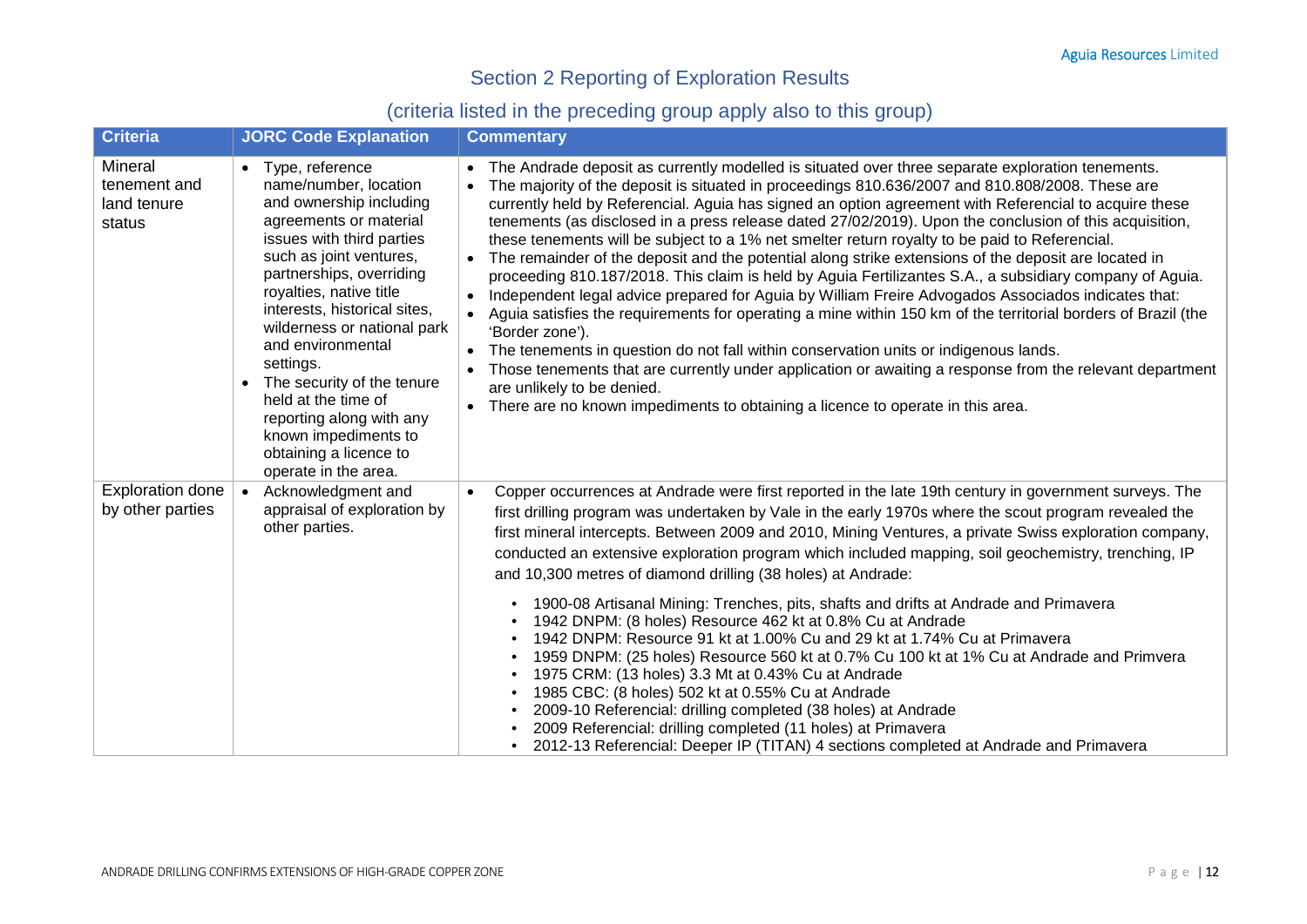| <b>Criteria</b>           | <b>JORC Code Explanation</b>                                                                                                                                                                                                                                                                                                                                                                                                                                                                                                                                                                                                                                           | <b>Commentary</b>                                                                                                                                                                                                                                                                                                                                                                                                                                                                                                                                                                                                                                                                                                                                                                                                                                                                                                                                                                                                                                                                                                                                                                                                                                                                                                                                                                                           |
|---------------------------|------------------------------------------------------------------------------------------------------------------------------------------------------------------------------------------------------------------------------------------------------------------------------------------------------------------------------------------------------------------------------------------------------------------------------------------------------------------------------------------------------------------------------------------------------------------------------------------------------------------------------------------------------------------------|-------------------------------------------------------------------------------------------------------------------------------------------------------------------------------------------------------------------------------------------------------------------------------------------------------------------------------------------------------------------------------------------------------------------------------------------------------------------------------------------------------------------------------------------------------------------------------------------------------------------------------------------------------------------------------------------------------------------------------------------------------------------------------------------------------------------------------------------------------------------------------------------------------------------------------------------------------------------------------------------------------------------------------------------------------------------------------------------------------------------------------------------------------------------------------------------------------------------------------------------------------------------------------------------------------------------------------------------------------------------------------------------------------------|
| Geology                   | • Deposit type, geological<br>setting and style of<br>mineralisation.                                                                                                                                                                                                                                                                                                                                                                                                                                                                                                                                                                                                  | The Andrade deposit is located at the western flank of the Caçapava Granite.<br>$\bullet$<br>The local geological mapping reveals the presence of three large geologic domains from the east to the<br>$\bullet$<br>west: 1) granitoids of the Caçapava do Sul Granitic Suite, which is in tectonic contact with the 2) basic<br>meta-volcano-sedimentary unit (amphibolites) of the Vacacaí Metamorphic Complex, which grades to the<br>intermediate to acid meta-volcano-sedimentary package (feldspar chlorite schists and quartz chlorite<br>schists), which is both in tectonic and erosive contact with the 3) conglomeratic sediments of the Santa<br>Bárbara Formation.<br>The same units described with respect to the Andrade deposit are also found in the Primavera target,<br>$\bullet$<br>since the latter is an extension to the south of the former. However, meta-sediments, meta-tuffs, and<br>meta-rhyodacites belonging to the Vacacaí Metamorphic Complex, as well as intrusions of basic volcanic<br>rocks, are also seen.<br>Mineralization at Andrade sits along the contact between volcanic rocks at the footwall and sediments at<br>$\bullet$<br>the hanging wall. Strong chlorite alteration associated with carbonate alteration and potassic alteration<br>are the hosts to the copper mineralization that includes mostly chalcocite and minor bornite and<br>chalcopyrite. |
| Drill Hole<br>Information | • A summary of all<br>information material to the<br>understanding of the<br>exploration results<br>including a tabulation of<br>the following information<br>for all Material drill holes:<br>easting and northing of<br>$\bullet$<br>the drill hole collar<br>elevation or RL (Reduced<br>$\bullet$<br>Level - elevation above<br>sea level in metres) of the<br>drill hole collar<br>dip and azimuth of the<br>$\bullet$<br>hole<br>down hole length and<br>interception depth<br>hole length.<br>$\bullet$<br>If the exclusion of this<br>$\bullet$<br>information is justified on<br>the basis that the<br>information is not Material<br>and this exclusion does | Andrade project has 43 drill holes, including 38 diamond drill holes drilled by Referencial Geologia and<br>$\bullet$<br>another 5 diamond drill holes drilled by Aguia.<br>Drilling utilized for the resource estimate consists of 38 diamond drill holes drilled by Referencial from the<br>$\bullet$<br>2009/2010 campaigns (8,406.34m) and 19 historical trenches re-sampled by Referencial in 2009/2010<br>$(1,088.46m)$ .<br>3 diamond core boreholes drilled by Aguia in 2019 (770m) were not used in this estimate as assays were<br>$\bullet$<br>not available at the estimation date. These holes were used only to guide the interpretation of<br>wireframes. These holes are documented in a previous media release, dated 27 February 2019.                                                                                                                                                                                                                                                                                                                                                                                                                                                                                                                                                                                                                                                    |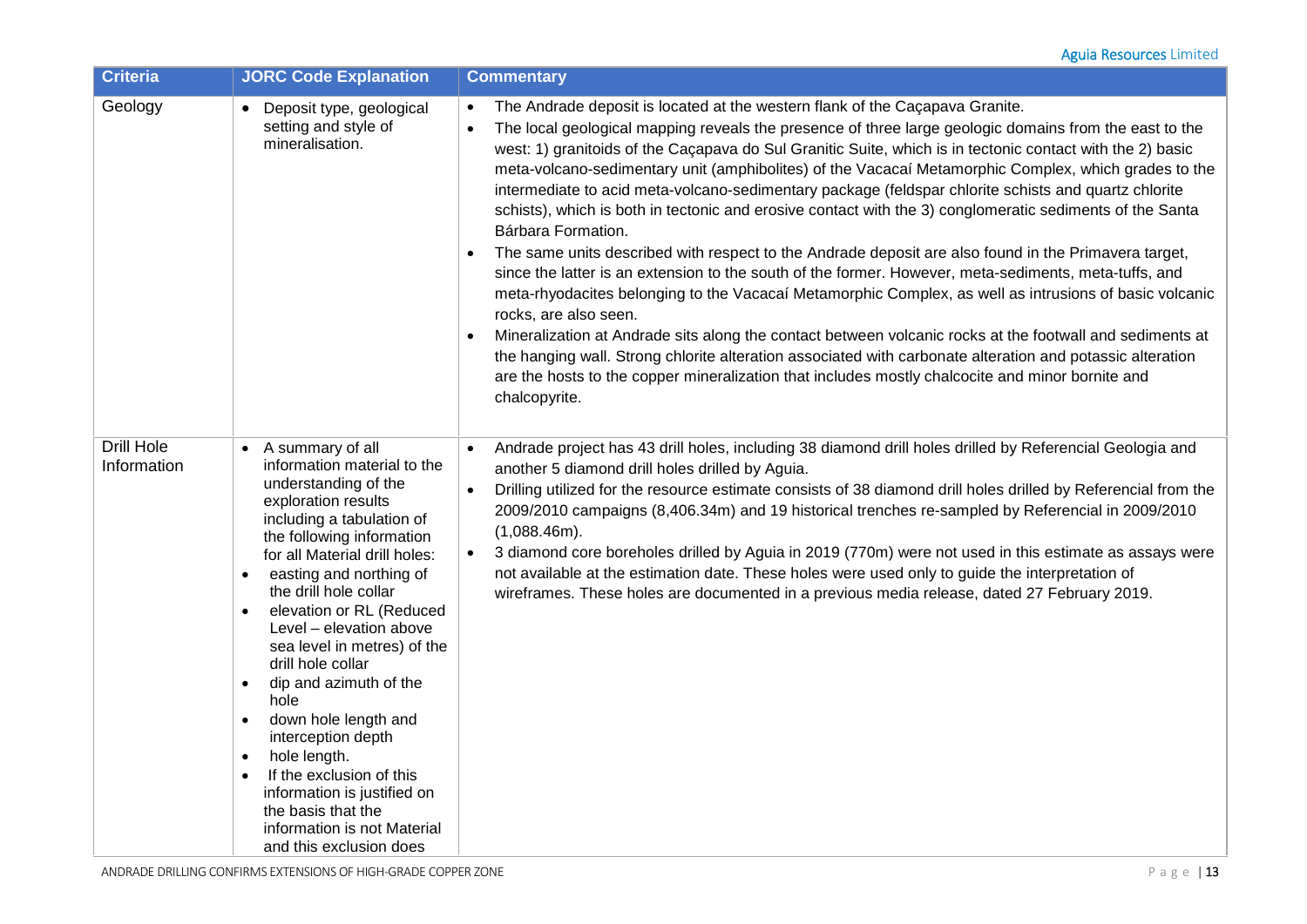| <b>Criteria</b>                                                              | <b>JORC Code Explanation</b>                                                                                                                                                                                                                                                                      | <b>Commentary</b>                                                                                                                                                                                                                                                                        |
|------------------------------------------------------------------------------|---------------------------------------------------------------------------------------------------------------------------------------------------------------------------------------------------------------------------------------------------------------------------------------------------|------------------------------------------------------------------------------------------------------------------------------------------------------------------------------------------------------------------------------------------------------------------------------------------|
|                                                                              | not detract from the<br>understanding of the<br>report, the Competent<br>Person should clearly<br>explain why this is the<br>case.                                                                                                                                                                |                                                                                                                                                                                                                                                                                          |
| Data<br>aggregation<br>methods                                               | In reporting Exploration<br>$\bullet$<br>Results, weighting<br>averaging techniques,<br>maximum and/or minimum<br>grade truncations (eg.<br>cutting of high grades) and<br>cut-off grades are usually<br>material and should be<br>stated.                                                        | • No exploration data were altered                                                                                                                                                                                                                                                       |
| Data<br>aggregation<br>methods                                               | Where aggregate<br>$\bullet$<br>intercepts incorporate<br>short lengths of high-grade<br>results and longer lengths<br>of low grade results, the<br>procedure used for such<br>aggregation should be<br>stated and some typical<br>examples of such<br>aggregations should be<br>shown in detail. | • Intercepts above 0.2% Cu are considered significant.                                                                                                                                                                                                                                   |
|                                                                              | The assumptions used for<br>$\bullet$<br>any reporting of metal<br>equivalent values should<br>be clearly stated.                                                                                                                                                                                 | • Metal equivalents were not reported.                                                                                                                                                                                                                                                   |
| Relationship<br>between<br>mineralisation<br>widths and<br>intercept lengths | These relationships are<br>particularly important in the<br>reporting of Exploration<br>Results.                                                                                                                                                                                                  | • Core drilling was designed to intersect the full width of the copper mineralization at a high angle.                                                                                                                                                                                   |
|                                                                              | If the geometry of the<br>$\bullet$<br>mineralisation with respect<br>to the drill hole angle is<br>known, its nature should<br>be reported.                                                                                                                                                      | • Drill holes do not typically intercept the mineralisation perpendicularly, hence down hole widths are greater<br>than true widths. For boreholes drilled with a dip of 60°, true mineralization widths were generally in the<br>order of 80% to 90% of down hole intersection lengths. |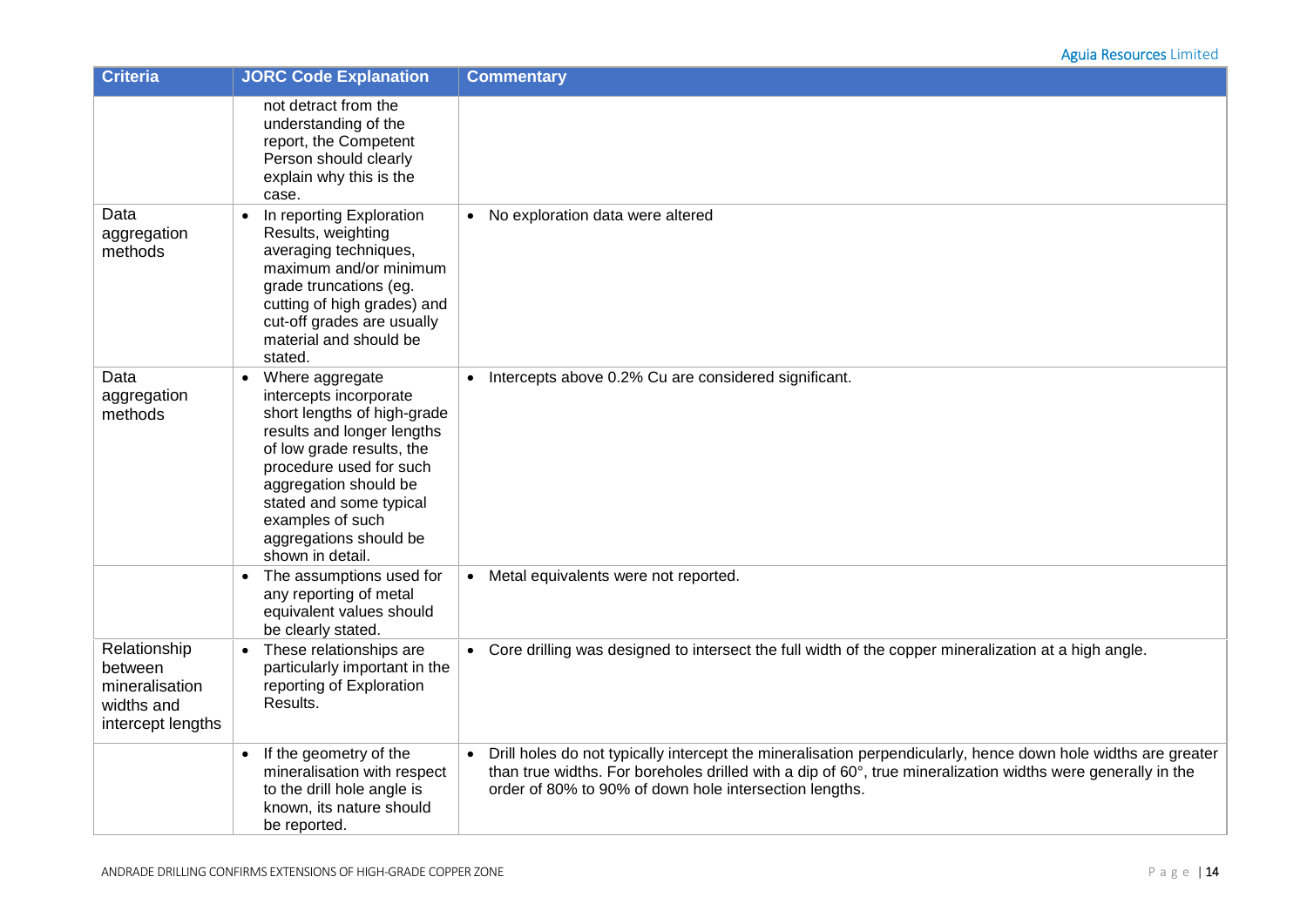| <b>Criteria</b>              | <b>JORC Code Explanation</b>                                                                                                                                                                                                                                                                                 | <b>Commentary</b>                                                                                                                                                                           |
|------------------------------|--------------------------------------------------------------------------------------------------------------------------------------------------------------------------------------------------------------------------------------------------------------------------------------------------------------|---------------------------------------------------------------------------------------------------------------------------------------------------------------------------------------------|
|                              | If it is not known and only<br>$\bullet$<br>the down-hole lengths are<br>reported, there should be a<br>clear statement to this<br>effect (eg. 'downhole<br>length, true width not<br>known').                                                                                                               | Down hole lengths were reported. Relationships between true lengths and true thickness are shown in<br>cross sections within the release.                                                   |
| Diagrams                     | Appropriate maps and<br>$\bullet$<br>sections (with scales) and<br>tabulations of intercepts<br>should be included for any<br>significant discovery being<br>reported These should<br>include, but not be limited<br>to a plan view of drill hole<br>collar locations and<br>appropriate sectional<br>views. | • Refer to maps and sections in release.                                                                                                                                                    |
| <b>Balanced</b><br>reporting | Where comprehensive<br>$\bullet$<br>reporting of all Exploration<br>Results is not practicable,<br>representative reporting of<br>both low and high grades<br>and/or widths should be<br>practiced to avoid<br>misleading reporting of<br><b>Exploration Results.</b>                                        | The drilling databases are highly organized with drilling Intercepts and their grade x length reports<br>$\bullet$<br>properly stored and readily available within the drill hole database. |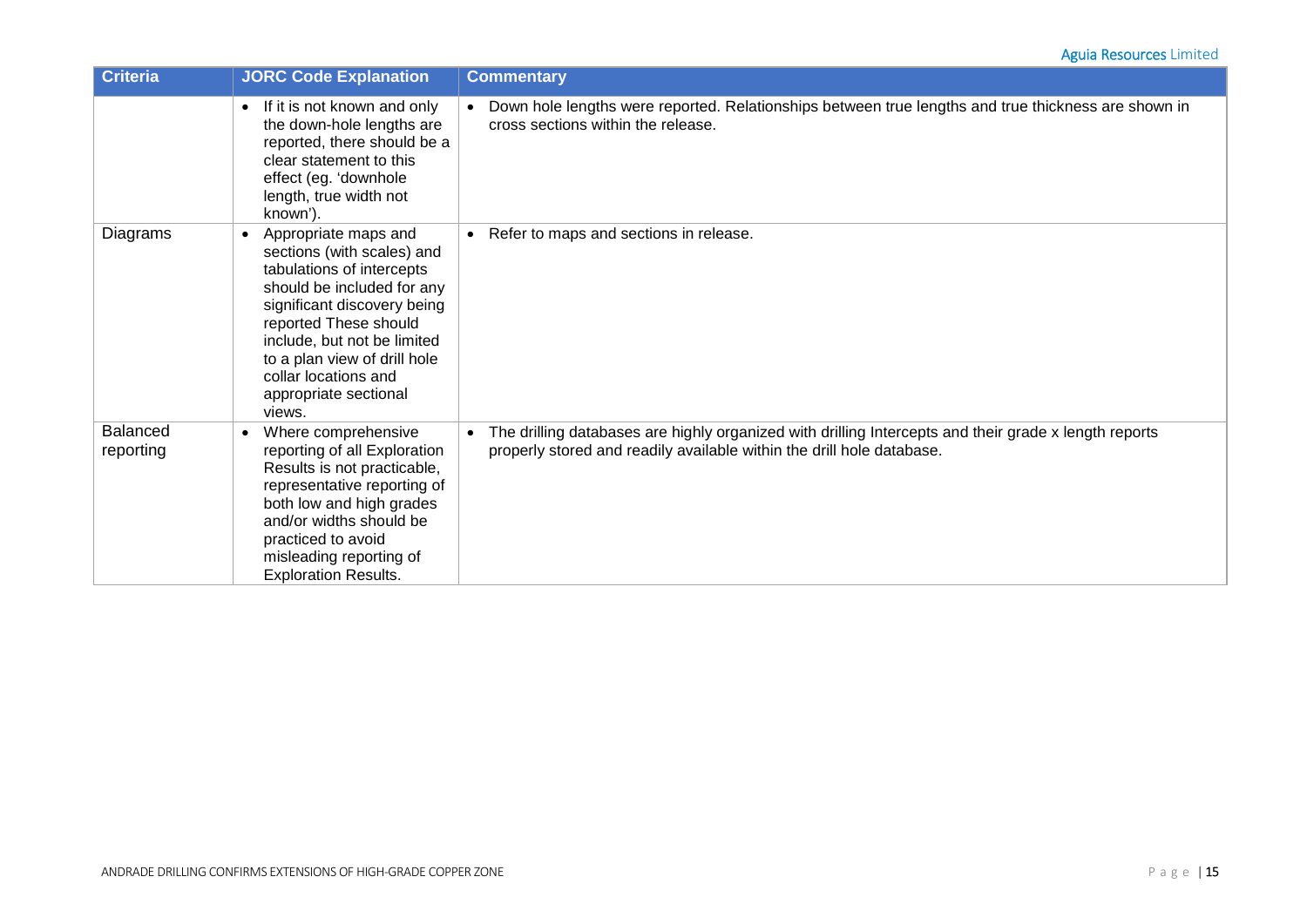| <b>Criteria</b>                          | <b>JORC Code Explanation</b>                                                                                                                                                                                                                                                                                                                                                                                                      | <b>Commentary</b>                                                                                                                                                                                                                                                                                            |
|------------------------------------------|-----------------------------------------------------------------------------------------------------------------------------------------------------------------------------------------------------------------------------------------------------------------------------------------------------------------------------------------------------------------------------------------------------------------------------------|--------------------------------------------------------------------------------------------------------------------------------------------------------------------------------------------------------------------------------------------------------------------------------------------------------------|
| Other<br>substantive<br>exploration data | Other exploration data, if<br>meaningful and material,<br>should be reported<br>including (but not limited<br>to): geological<br>observations; geophysical<br>survey results;<br>geochemical survey<br>results; bulk samples - size<br>and method of treatment;<br>metallurgical test results;<br>bulk density, groundwater,<br>geotechnical and rock<br>characteristics; potential<br>deleterious or<br>contaminating substances | • Aguia made use of an airborne magnetic geophysical survey completed by CPRM to aid in exploration<br>targeting and an extensive geological mapping program developed by Referencial.<br>• Ground Geophysics Double-Dipole Induced Polarization/Resistivity method by AFC Geofisica.                        |
| <b>Further work</b>                      | The nature and scale of<br>$\bullet$<br>planned further work (eg.<br>tests for lateral extensions<br>or depth extensions or<br>large-scale step-out<br>drilling).<br>Diagrams clearly<br>highlighting the areas of<br>possible extensions,<br>including the main<br>geological interpretations<br>and future drilling areas,<br>provided this information is<br>not commercially sensitive.                                       | • Further work at the Andrade deposit is initially focussed on replicating high grade intercepts found in<br>historical drilling. These historical intercepts were not included in the Mineral Resource but have the<br>potential to increase the grade and/or extend the high-grade volumes of the deposit. |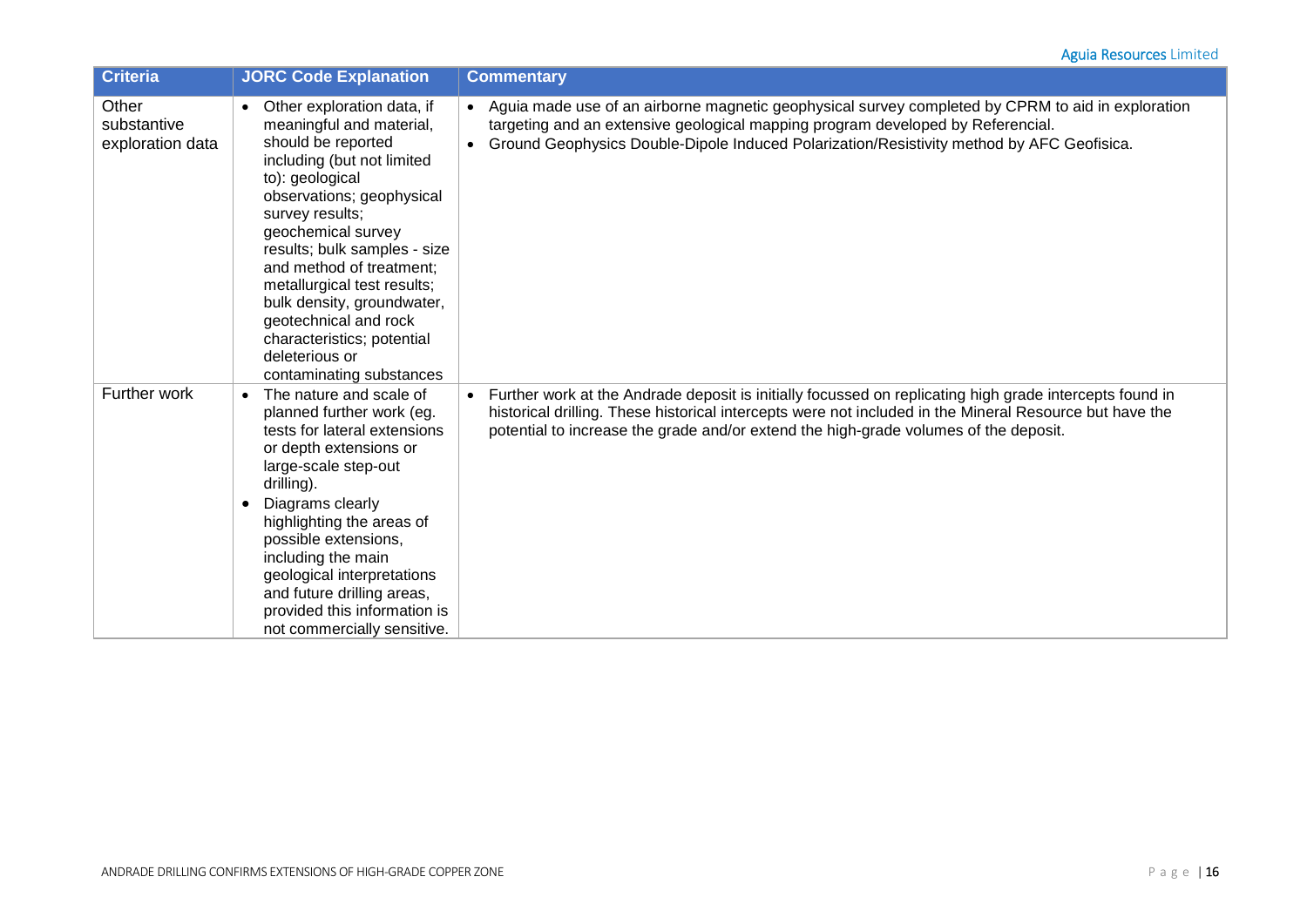# Section 3 Estimation and reporting of Mineral Resources

# (criteria listed in the first group, and where relevant in the second group, apply also to this group)

| <b>Criteria</b>              | <b>JORC Code Explanation</b>                                                                                                                                                                                     | <b>Commentary</b>                                                                                                                                                                                                                                                                                                                                                                                                                                                                                                                                                      |
|------------------------------|------------------------------------------------------------------------------------------------------------------------------------------------------------------------------------------------------------------|------------------------------------------------------------------------------------------------------------------------------------------------------------------------------------------------------------------------------------------------------------------------------------------------------------------------------------------------------------------------------------------------------------------------------------------------------------------------------------------------------------------------------------------------------------------------|
| Database integrity           | • Measures taken to ensure that<br>data has not been corrupted by, for<br>example, transcription or keying<br>errors, between its initial collection<br>and its use for Mineral Resource<br>estimation purposes. | Assay data is provided to Aguia in spreadsheet form and directly copied to the company's data<br>system. The database was provided to RPA in a digital format as a Microsoft Excel file.                                                                                                                                                                                                                                                                                                                                                                               |
|                              | • Data validation procedures used.                                                                                                                                                                               | Original assay certificates were provided to RPA and grades above 1% Cu were checked<br>against the provided data set. A series of random spot checks were also carried out. The<br>database was checked for overlapping samples, missing samples, and un-sampled intervals.<br>RPA found no material issues with provided database and is of the opinion that it is suitable to<br>support the estimation of a Mineral Resource.                                                                                                                                      |
| <b>Site Visits</b>           | • Comment on any site visits<br>undertaken by the Competent<br>Person and the outcome of those<br>visits.<br>If no site visits have been<br>undertaken indicate why this is the<br>case.                         | A site visit was undertaken by Mr. John Makin from 21 to 24 January 2019. Mr. Makin is a<br>$\bullet$<br>Senior Geologist with RPA and is an independent Competent Person for the purpose of JORC<br>Code (2012).<br>RPA was given full access to the project site, relevant data, core storage facility, and Aguia's<br>field offices in Caçapava do Sul. RPA was afforded full access to Aguia personnel and had in-<br>depth conversations and meetings relating to past exploration work, data acquisition<br>procedures, and future goals in project development. |
| Geological<br>interpretation | • Confidence in (or conversely, the<br>uncertainty of) the geological<br>interpretation of the mineral<br>deposit.                                                                                               | RPA has confidence that the geological interpretation in cross section and along strike is robust<br>enough to support the declaration of an Inferred Mineral Resource.<br>The deposit shows good continuity along strike and down dip in terms of both grade and<br>lithology.                                                                                                                                                                                                                                                                                        |
|                              | Nature of the data used and of any<br>assumptions made.                                                                                                                                                          | The geological model was built from the diamond drill hole and trench sample data as described<br>in the previous sections. It used a lithological-assay based approach to define the boundaries of<br>the copper mineralization and the following criteria: Minimum average grade of composite<br>interval (hanging wall to footwall contact) is 0.20% Cu for low grade and 1.00% Cu for high<br>grade.                                                                                                                                                               |
|                              | • The effect, if any, of alternative<br>interpretations on Mineral<br>Resource estimation.                                                                                                                       | Cross sectional interpretations of high grade (>1% Cu) and low grade (>0.2% Cu)<br>$\bullet$<br>mineralization lenses were undertaken. These were guided primarily by the host lithology and<br>the assayed grade. The maximum length of internal dilution within a mineralized interval was<br>four metres. These two-dimensional interpretations were then linked in Geovia's GEMS<br>software using tie-lines to form three-dimensional mineralisation solids for block estimation.                                                                                 |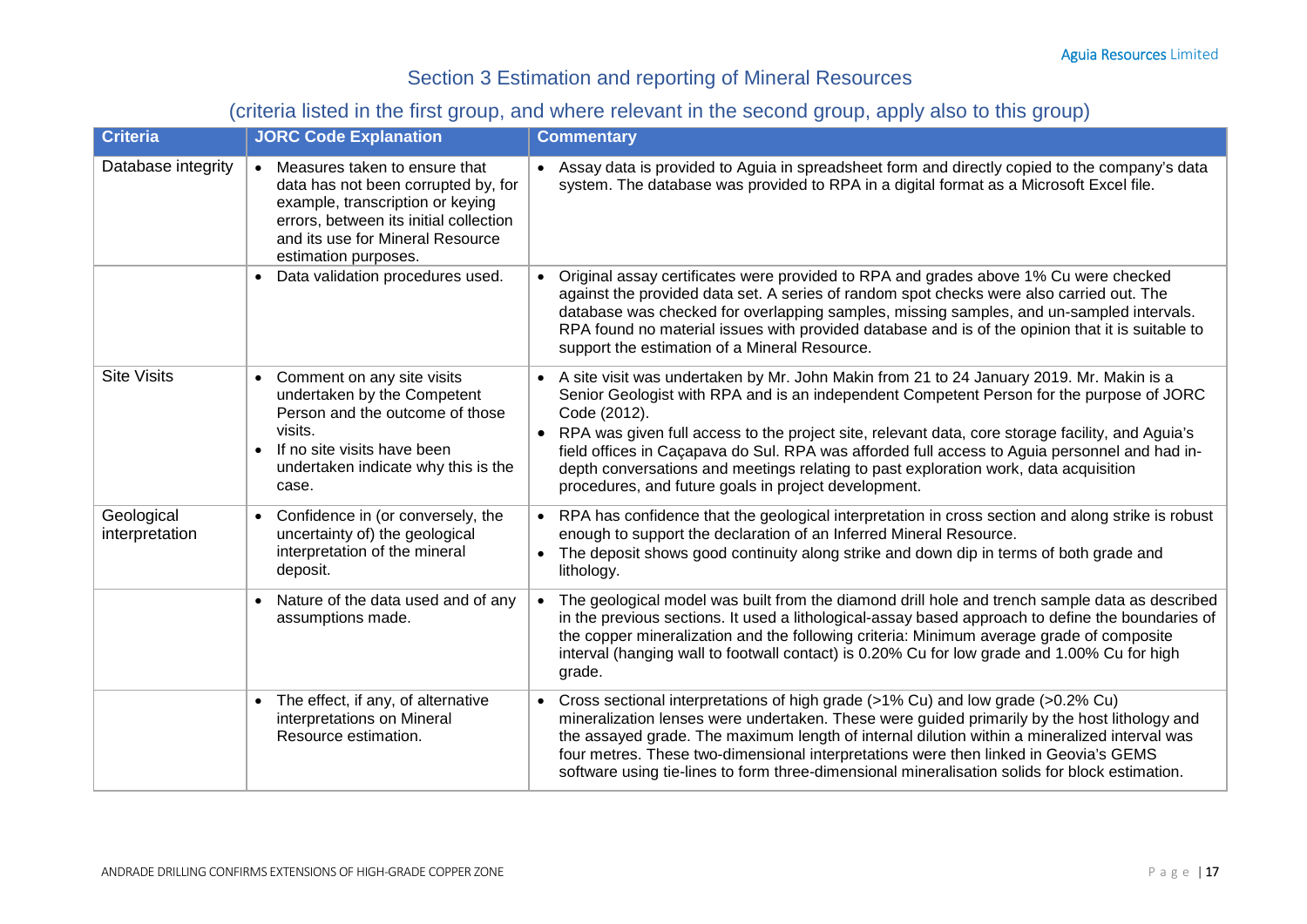| <b>Criteria</b>                                  | <b>JORC Code Explanation</b>                                                                                                                                                                                                                       | <b>Commentary</b>                                                                                                                                                                                                                                                                                                                                                                                                                                                                                                                                                                                                                                                                                                                                                                                                                                                                        |
|--------------------------------------------------|----------------------------------------------------------------------------------------------------------------------------------------------------------------------------------------------------------------------------------------------------|------------------------------------------------------------------------------------------------------------------------------------------------------------------------------------------------------------------------------------------------------------------------------------------------------------------------------------------------------------------------------------------------------------------------------------------------------------------------------------------------------------------------------------------------------------------------------------------------------------------------------------------------------------------------------------------------------------------------------------------------------------------------------------------------------------------------------------------------------------------------------------------|
|                                                  | • The use of geology in guiding and<br>controlling Mineral Resource<br>estimation. The factors affecting<br>continuity both of grade and<br>geology.                                                                                               | A surface eight metres below the topography was used to define the oxidation horizon.<br>$\bullet$<br>Some sub-vertical east-west faulting occurs within the deposit but the influence of these<br>$\bullet$<br>structures on the geometry of the deposit is not yet well understood.                                                                                                                                                                                                                                                                                                                                                                                                                                                                                                                                                                                                    |
| <b>Dimensions</b>                                | The extent and variability of the<br>Mineral Resource expressed as<br>length (along strike or otherwise),<br>plan width, and depth below<br>surface to the upper and lower<br>limits of the Mineral Resource.                                      | The Andrade deposit has been drilled along a strike length of 1,400m. It plunges shallowly<br>$\bullet$<br>(approximately 20°) to the south and has been intercepted at depths of up to 550m below<br>surface. The general plane of the deposit dips at 60° to the west and has a width (in plan<br>section) of up to 360m from east to west.                                                                                                                                                                                                                                                                                                                                                                                                                                                                                                                                            |
| <b>Estimation and</b><br>modelling<br>techniques | The nature and appropriateness of<br>the estimation technique(s) applied<br>and key assumptions, including<br>treatment of extreme grade values,<br>domaining, interpolation<br>parameters, maximum distance of<br>extrapolation from data points. | Two estimation domains were modelled, separating the low grade and high-grade data<br>$\bullet$<br>populations. The low grade was divided into weathered and fresh rock by an eight-metre<br>surface generated from the topography surface. Geovia's GEMS software was used to<br>estimate grades into a 3D block model, constrained by mineralization wireframes.<br>Cu and Ag were estimated into the block model using ordinary kriging within the mineralized<br>$\bullet$<br>domains. For all elements, two estimation passes were used with progressively relaxed search<br>ellipsoids and data requirements. Block estimation required a minimum of four and a maximum<br>of 12 samples in the first pass and a minimum of two and maximum of 12 samples in the<br>second search pass. The estimation ellipse ranges and orientations are based on the<br>variogram model for Cu. |
|                                                  | The availability of check estimates,<br>previous estimates and/or mine<br>production records and whether<br>the Mineral Resource estimate<br>takes appropriate account of such<br>data.                                                            | No checks with previous estimates or mine production records has been made.<br>$\bullet$                                                                                                                                                                                                                                                                                                                                                                                                                                                                                                                                                                                                                                                                                                                                                                                                 |
|                                                  | The assumptions made regarding<br>recovery of by-products.                                                                                                                                                                                         | No estimation of recovery factors has been made.<br>$\bullet$                                                                                                                                                                                                                                                                                                                                                                                                                                                                                                                                                                                                                                                                                                                                                                                                                            |
|                                                  | Estimation of deleterious elements<br>$\bullet$<br>or other non-grade variables of<br>economic significance (e.g. sulphur<br>for acid mine drainage<br>characterisation).                                                                          | None made.<br>$\bullet$                                                                                                                                                                                                                                                                                                                                                                                                                                                                                                                                                                                                                                                                                                                                                                                                                                                                  |
|                                                  | In the case of block model<br>$\bullet$<br>interpolation, the block size in<br>relation to the average sample<br>spacing and the search employed.                                                                                                  | The block size of 5m (along strike) by 5m (perpendicular to strike) by 5m (vertical) was used.<br>$\bullet$                                                                                                                                                                                                                                                                                                                                                                                                                                                                                                                                                                                                                                                                                                                                                                              |
|                                                  | • Any assumptions behind modelling<br>of selective mining units.                                                                                                                                                                                   | • None made.                                                                                                                                                                                                                                                                                                                                                                                                                                                                                                                                                                                                                                                                                                                                                                                                                                                                             |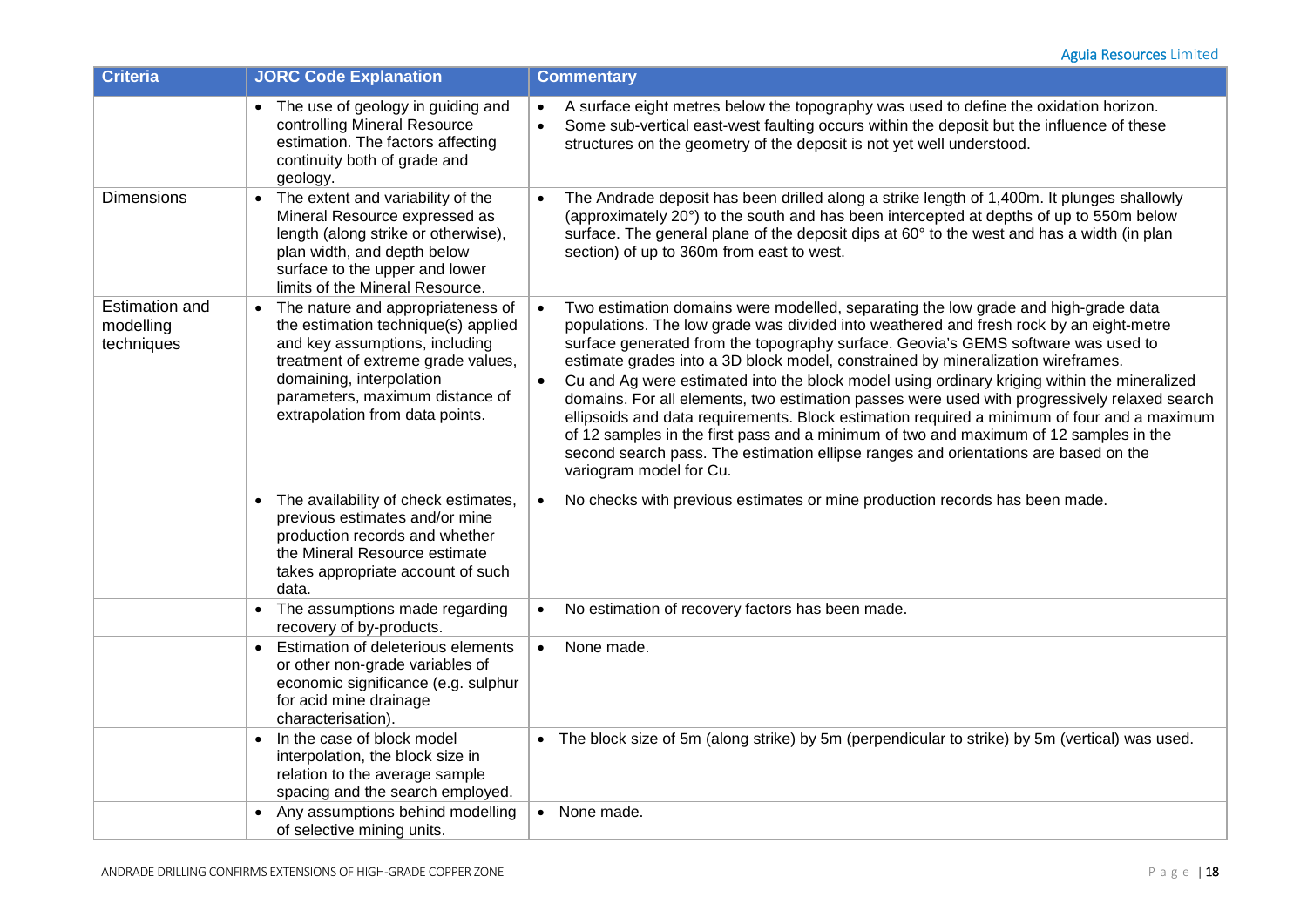| <b>Criteria</b>    | <b>JORC Code Explanation</b>                                                                                                                                    | <b>Commentary</b>                                                                                                                                                                                                                                                                                                                                                                                                                                                                                                                          |
|--------------------|-----------------------------------------------------------------------------------------------------------------------------------------------------------------|--------------------------------------------------------------------------------------------------------------------------------------------------------------------------------------------------------------------------------------------------------------------------------------------------------------------------------------------------------------------------------------------------------------------------------------------------------------------------------------------------------------------------------------------|
|                    | • Any assumptions about correlation<br>between variables.                                                                                                       | No assumptions were made.<br>$\bullet$                                                                                                                                                                                                                                                                                                                                                                                                                                                                                                     |
|                    | Description of how the geological<br>interpretation was used to control<br>the resource estimates.                                                              | Omni-directional and down hole variography analysis was undertaken on one-metre<br>$\bullet$<br>composites for Cu and Ag for all domains combined. RPA considers that Aguia's calculation<br>parameters, orientation, and fitted variogram models are appropriate and reasonable given the<br>available data and geological interpretation and suggest the use of variable direction<br>variograms for future resource estimates.                                                                                                          |
|                    | Discussion of basis for using or not<br>using grade cutting or capping.                                                                                         | Aguia composited all assay intervals to a length of one metre. Following top-cut analysis, 20 g/t<br>$\bullet$<br>Ag was selected as the high-grade limit. No cap was necessary for the copper estimate.                                                                                                                                                                                                                                                                                                                                   |
|                    | The process of validation, the<br>checking process used, the<br>comparison of model data to drill<br>hole data, and use of reconciliation<br>data if available. | RPA performed a visual validation of the block model by comparing block and borehole grades<br>$\bullet$<br>on a section by section basis. Aguia also produced a series of swath plots to compare kriging<br>estimation and inverse distance squared (ID2) with reasonable conformance. The resultant<br>block estimates appear to be reasonable in comparison to the composite grades.<br>RPA believes that the estimation methodology and parameters are appropriate for the<br>$\bullet$<br>estimation of an Inferred Mineral Resource. |
| Moisture           | Whether the tonnages are<br>$\bullet$<br>estimated on a dry basis or with<br>natural moisture, and the method<br>of determination of the moisture<br>content.   | Sample weighting and assay analysis were performed on dry basis.<br>$\bullet$                                                                                                                                                                                                                                                                                                                                                                                                                                                              |
| Cut-off parameters | The basis of the adopted cut-off<br>grade(s) or quality parameters<br>applied.                                                                                  | Open pit Mineral Resources are reported within a conceptual pit shell generated in Geovia's<br>$\bullet$<br>Whittle software at a cut-off grade of 0.20% Cu. This was calculated based on input costs as<br>detailed below and a uniform pit slope angle of 55°.<br>Underground Mineral Resources are reported above a cut-off grade of 1.0% Cu. This was<br>calculated based on the assumed costs as detailed below.                                                                                                                      |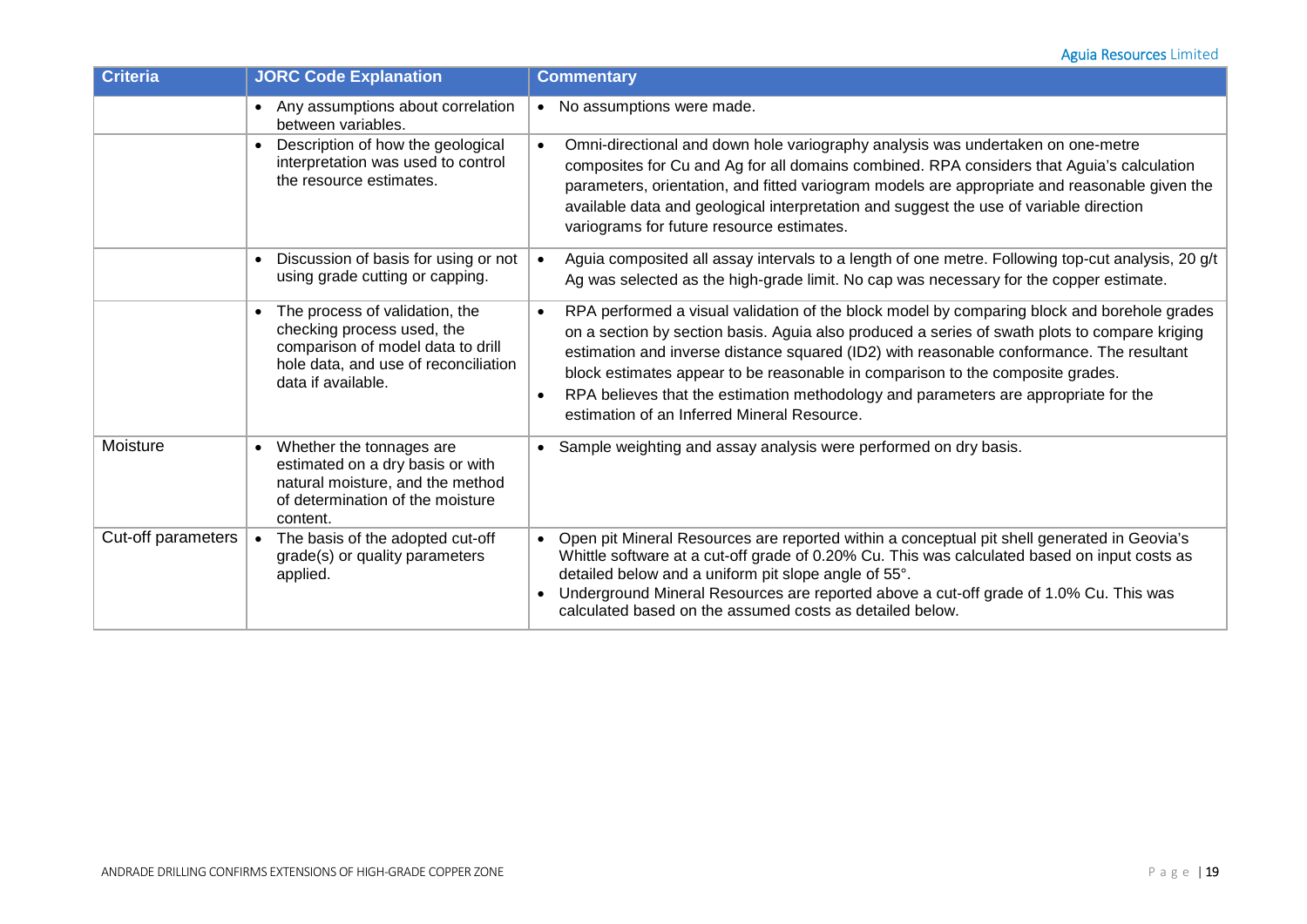| <b>Criteria</b>                             | <b>JORC Code Explanation</b>                                                                                                                                                                                                                                                                                                                                                                                                                              | <b>Commentary</b>                                                                                                                                                                                                                                                                                                                                                                                                                                                                                                                                                                                                                                                                                                                                                                                                                                                                                                                                                                                                                                                                                                                                                                 |  |
|---------------------------------------------|-----------------------------------------------------------------------------------------------------------------------------------------------------------------------------------------------------------------------------------------------------------------------------------------------------------------------------------------------------------------------------------------------------------------------------------------------------------|-----------------------------------------------------------------------------------------------------------------------------------------------------------------------------------------------------------------------------------------------------------------------------------------------------------------------------------------------------------------------------------------------------------------------------------------------------------------------------------------------------------------------------------------------------------------------------------------------------------------------------------------------------------------------------------------------------------------------------------------------------------------------------------------------------------------------------------------------------------------------------------------------------------------------------------------------------------------------------------------------------------------------------------------------------------------------------------------------------------------------------------------------------------------------------------|--|
| Mining factors or<br>assumptions.           | • Assumptions made regarding<br>possible mining methods, minimum<br>mining dimensions and internal (or,<br>if applicable, external) mining<br>dilution. It may not always be<br>possible to make assumptions<br>regarding mining methods and<br>parameters when estimating<br>Mineral Resources. may not<br>always be rigorous. Where this is<br>the case, this should be reported<br>with an explanation of the basis of<br>the mining assumptions made. | • A basic operating scenario was designed based on a 1 Mtpa processing capacity and a 10-year<br>mine life. This scenario was used to establish basic input cost assumptions that could be used<br>to calculate cut-off grades. These cost assumptions are based on the experience of RPA and<br>Aguia considering operations of similar size within the larger region. The operation is envisaged<br>to utilize both open pit and underground mining methods.<br>Input cost assumptions (USD)<br><b>Open Pit</b><br>Underground<br>Unit<br>\$/t<br>Mining<br>4<br>30<br>12<br>15<br>\$/t<br>Process<br>G&A<br>3.75<br>\$/t<br>Cu Sales<br>\$/lb<br>0.1<br>$\sqrt{2}/oz$<br>Ag Sales<br>0.5<br>Recovery (applied to both Sulphide and Oxide)<br>Cu<br>$\%$<br>88<br>40<br>$\frac{0}{0}$<br>Ag<br><b>Commodity Prices</b><br>Cu<br>\$/lb<br>3.5<br>20<br>$\sqrt{2}/oz$<br>Ag<br>$\bullet$                                                                                                                                                                                                                                                                                          |  |
| Metallurgical<br>factors or<br>assumptions. | The basis for assumptions or<br>$\bullet$<br>predictions regarding metallurgical<br>amenability. It may not always be<br>possible to make assumptions<br>regarding metallurgical treatment<br>processes and parameters when<br>reporting Mineral Resources may<br>not always be rigorous. Where this<br>is the case, this should be reported<br>with an explanation of the basis of<br>the metallurgical assumptions<br>made.                             | Recovery assumptions above were based on a preliminary metallurgical study undertaken at<br>the mineral processing laboratory at the Federal University of Rio Grande do Sul (UFRGS) in<br>2010. A Bond Ball Mill Work Index test was also carried out in 2010 at the Federal University of<br>Rio de Janeiro (UFRJ).<br>Two samples, representative of different aspects of sulphide ore, were obtained from diamond<br>drill core. The first, EM-001, was selected as representative of mainly disseminated<br>mineralization predominant in the deposit. The second, EM-002, was selected as<br>representative of mainly vein/replacement style mineralization seen to exist within the main<br>body. A third sample, EM-003, was collected from trenches to represent oxidized material<br>containing mainly malachite and chrysocolla.<br>The selected samples were used for a preliminary and non-conclusive work index, flotation, and<br>leaching tests.<br>While these test results are small in scale and may not reflect achievable performance on a<br>commercial scale, RPA believes that they are appropriate for use in a project at this stage of<br>development. |  |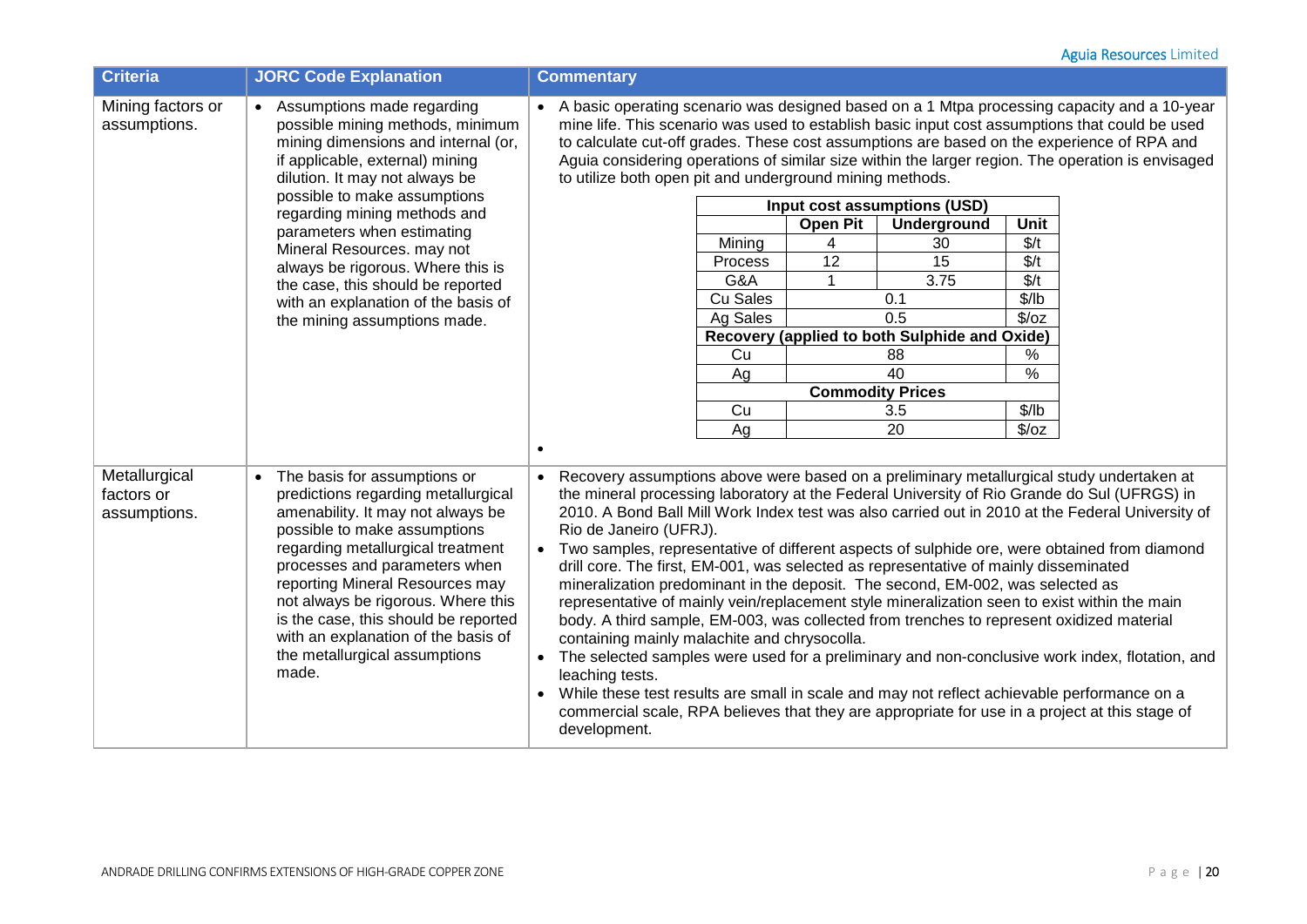| <b>Criteria</b>                            | <b>JORC Code Explanation</b>                                                                                                                                                                                                                                                                                                                                                                                                                                                                                                                                                                                                                                                                                                               | <b>Commentary</b>                                                                                                                                                                                                                                                                                                                                                                                                                                                                                                                                                                                                                                                                                                                                                                                                                                       |
|--------------------------------------------|--------------------------------------------------------------------------------------------------------------------------------------------------------------------------------------------------------------------------------------------------------------------------------------------------------------------------------------------------------------------------------------------------------------------------------------------------------------------------------------------------------------------------------------------------------------------------------------------------------------------------------------------------------------------------------------------------------------------------------------------|---------------------------------------------------------------------------------------------------------------------------------------------------------------------------------------------------------------------------------------------------------------------------------------------------------------------------------------------------------------------------------------------------------------------------------------------------------------------------------------------------------------------------------------------------------------------------------------------------------------------------------------------------------------------------------------------------------------------------------------------------------------------------------------------------------------------------------------------------------|
| Environmental<br>factors or<br>assumptions | • Assumptions made regarding<br>possible waste and process<br>residue disposal options. It is<br>always necessary as part of the<br>process of determining reasonable<br>prospects for eventual economic<br>extraction to consider the potential<br>environmental impacts of the<br>mining and processing operation.<br>While at this stage the<br>determination of potential<br>environmental impacts, particularly<br>for a greenfields project, may not<br>always be well advanced, the<br>status of early consideration of<br>these potential environmental<br>impacts should be reported. Where<br>these aspects have not been<br>considered this should be reported<br>with an explanation of the<br>environmental assumptions made. | No environmental assessment study has been carried out to assess the likely environmental or<br>$\bullet$<br>social impacts of this project going into production.<br>No location or design studies have been undertaken to identify potential locations for tailings<br>$\bullet$<br>management facilities or waste rock storage.                                                                                                                                                                                                                                                                                                                                                                                                                                                                                                                      |
| <b>Bulk density</b>                        | Whether assumed or determined. If<br>$\bullet$<br>assumed, the basis for the<br>assumptions. If determined, the<br>method used, whether wet or dry,<br>the frequency of the<br>measurements, the nature, size<br>and representativeness of the<br>samples.<br>• The bulk density for bulk material<br>must have been measured by<br>methods that adequately account<br>for void spaces (vugs, porosity,<br>etc), moisture and differences<br>between rock and alteration zones<br>within the deposit.<br>Discuss assumptions for bulk<br>$\bullet$<br>density estimates used in the<br>evaluation process of the different<br>materials.                                                                                                   | • Density was measured by Referencial on uncoated core samples using a standard weight in<br>water/weight in air methodology, reporting values on a dry basis. The density database contains<br>696 measurements.<br>• Density was applied to the block model as average values for high grade (2.68 t/m3), low grade,<br>and waste domains (2.60 t/m3).<br>• RPA and Aguia personnel identified that the values obtained by Referencial appear to be low for<br>rock and mineralization of this type. An initial cross-check program returned density values an<br>average of 5% higher than the Referencial program.<br>• Once density measurements have been confirmed by an independent laboratory, the modelled<br>density can be updated.<br>• The current values for density do not take into account the oxidation state or weathering profile. |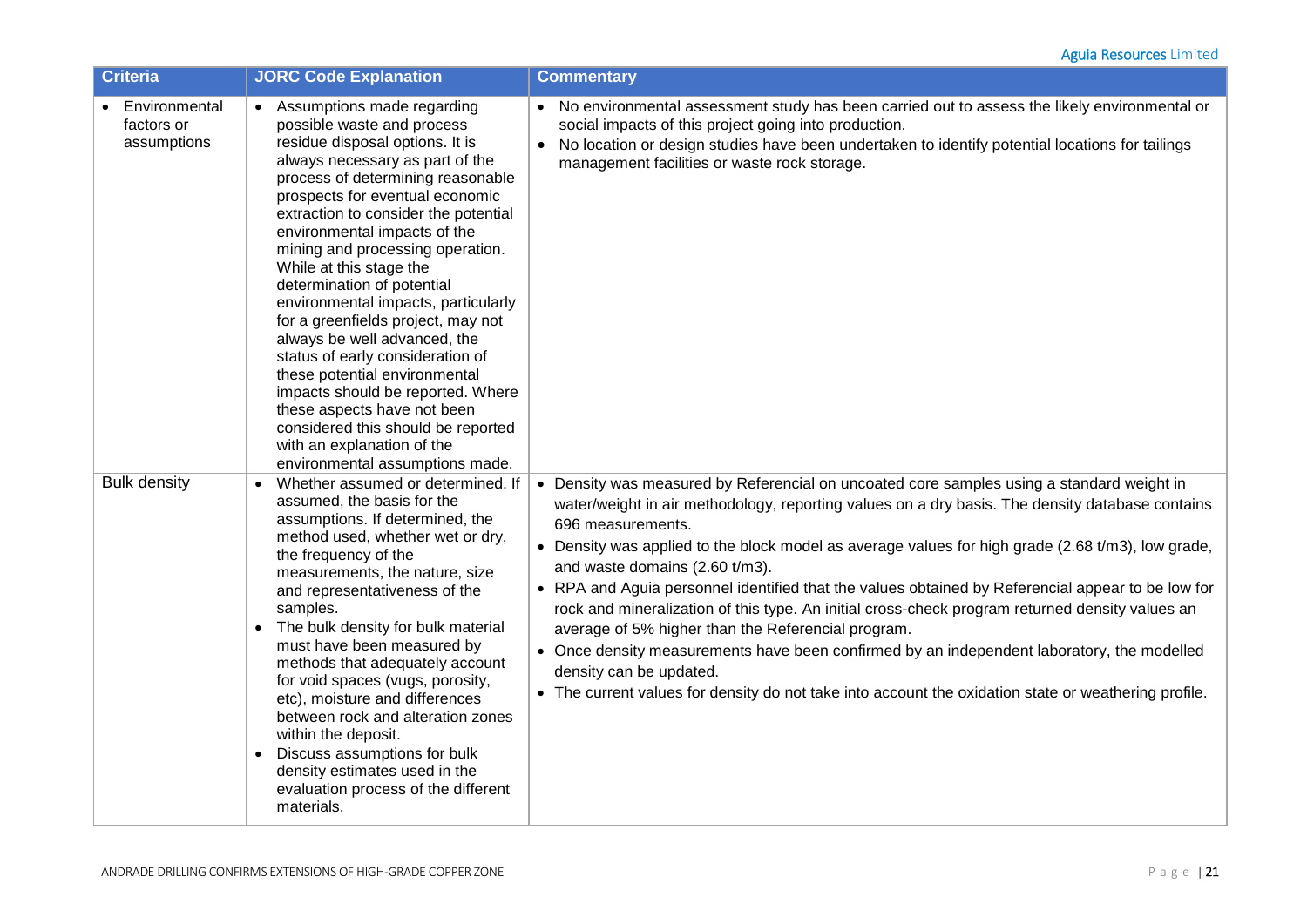| <b>Criteria</b>       | <b>JORC Code Explanation</b>                                                                                                                                                                                                                                                                                                                                                                                                                                  | <b>Commentary</b>                                                                                                                                                                                                                                                                                                                                                                                                                                                                                                                                                                                                                                                                                                                                                                                                                                                                            |
|-----------------------|---------------------------------------------------------------------------------------------------------------------------------------------------------------------------------------------------------------------------------------------------------------------------------------------------------------------------------------------------------------------------------------------------------------------------------------------------------------|----------------------------------------------------------------------------------------------------------------------------------------------------------------------------------------------------------------------------------------------------------------------------------------------------------------------------------------------------------------------------------------------------------------------------------------------------------------------------------------------------------------------------------------------------------------------------------------------------------------------------------------------------------------------------------------------------------------------------------------------------------------------------------------------------------------------------------------------------------------------------------------------|
| <b>Classification</b> | • The basis for the classification of<br>the Mineral Resources into varying<br>confidence categories.<br>Whether appropriate account has<br>been taken of all relevant factors.<br>i.e. relative confidence in<br>tonnage/grade computations,<br>confidence in continuity of geology<br>and metal values, quality, quantity<br>and distribution of the data.<br>Whether the result appropriately<br>reflects the Competent Person(s)'<br>view of the deposit. | All estimated blocks for the Andrade deposit are currently classified as Inferred. While the global<br>geological continuity of the deposit appears to have been reasonably established, the variability<br>in grade and local geometry cannot yet be ascertained.<br>The samples used to inform this estimate appear to be of good quality and have been collected<br>and analyzed in accordance with standard industry practice, however, the wide spatial<br>distribution (100m x 100m drill hole spacing) preclude any material from being considered as an<br>Indicated or Measured Mineral Resource.<br>• RPA believes that all relevant factors have been taken into account for the preparation of this<br>Mineral Resource estimate.<br>• It is the opinion of RPA that the Andrade Mineral Resource estimate appropriately reflects the<br>Competent Person's view of the deposit. |
| Audits or reviews     | The results of any audits or<br>reviews of Mineral Resource<br>estimates.                                                                                                                                                                                                                                                                                                                                                                                     | RPA conducted a detailed review of the block model provided by Aguia and found no material<br>issues in the estimation process or with the resulting model.<br>RPA believes that the model is of sufficient quality for the declaration of an Inferred Mineral<br>Resource.                                                                                                                                                                                                                                                                                                                                                                                                                                                                                                                                                                                                                  |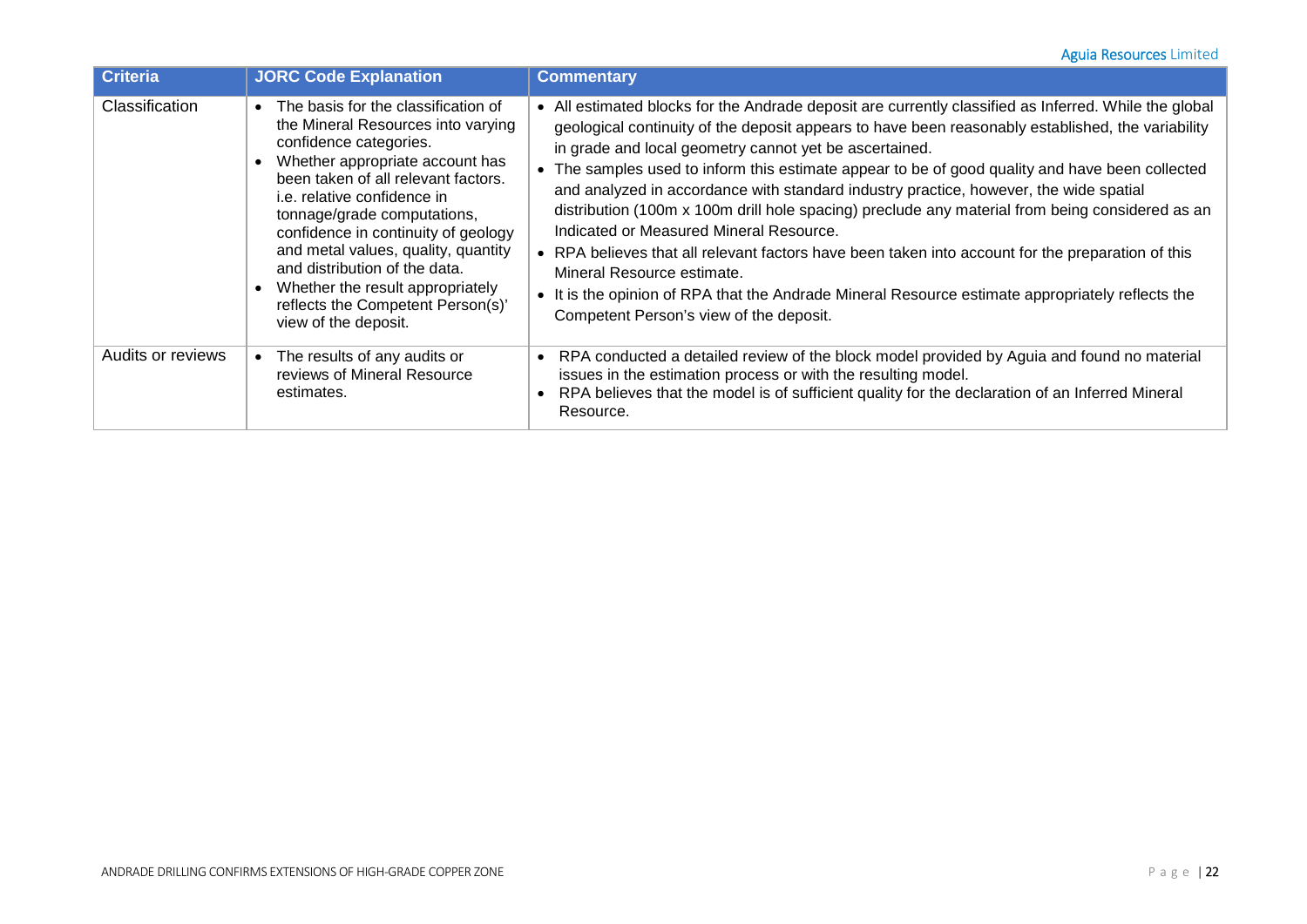| <b>Criteria</b>                                   | <b>JORC Code Explanation</b>                                                                                                                                                                                                                                                                                                                                                                                                                                                                                                                                                                                                                                                                                                                                                                                                                                            | <b>Commentary</b>                                                                                                                                                                                                                                                                                                                                                                                                                                                                                                                                                                                    |
|---------------------------------------------------|-------------------------------------------------------------------------------------------------------------------------------------------------------------------------------------------------------------------------------------------------------------------------------------------------------------------------------------------------------------------------------------------------------------------------------------------------------------------------------------------------------------------------------------------------------------------------------------------------------------------------------------------------------------------------------------------------------------------------------------------------------------------------------------------------------------------------------------------------------------------------|------------------------------------------------------------------------------------------------------------------------------------------------------------------------------------------------------------------------------------------------------------------------------------------------------------------------------------------------------------------------------------------------------------------------------------------------------------------------------------------------------------------------------------------------------------------------------------------------------|
| Discussion of<br>relative accuracy/<br>confidence | Where appropriate a statement of<br>the relative accuracy and/or<br>confidence in the Mineral Resource<br>estimate using an approach or<br>procedure deemed appropriate by<br>the Competent Person. For<br>example, the application of<br>statistical or geostatistical<br>procedures to quantify the relative<br>accuracy of the resource within<br>stated confidence limits, or, if such<br>an approach is not deemed<br>appropriate, a qualitative<br>discussion of the factors which<br>could affect the relative accuracy<br>and confidence of the estimate.<br>The statement should specify<br>whether it relates to global or local<br>estimates, and, if local, state the<br>relevant tonnages or volumes,<br>which should be relevant to<br>technical and economic evaluation.<br>Documentation should include<br>assumptions made and the<br>procedures used. | The Mineral Resource at Andrade has been estimated using industry standard procedures for<br>$\bullet$<br>a deposit of its nature.<br>Inferred Mineral Resources are not Ore Reserves and should not be considered for mine<br>planning and scheduling purposes. They reflect a volume of mineralised material that requires<br>significant further investigation before being able to be considered an Ore Reserve as defined<br>by the JORC Code (2012).<br>The Mineral Resource estimate above is of the global tonnes and grade of the Andrade deposit<br>$\bullet$<br>as it is currently known. |
|                                                   | These statements of relative<br>accuracy and confidence of the<br>estimate should be compared with<br>production data, where available                                                                                                                                                                                                                                                                                                                                                                                                                                                                                                                                                                                                                                                                                                                                  | No production data from the Andrade deposit is available as the historic artisanal mining activity<br>was not documented.                                                                                                                                                                                                                                                                                                                                                                                                                                                                            |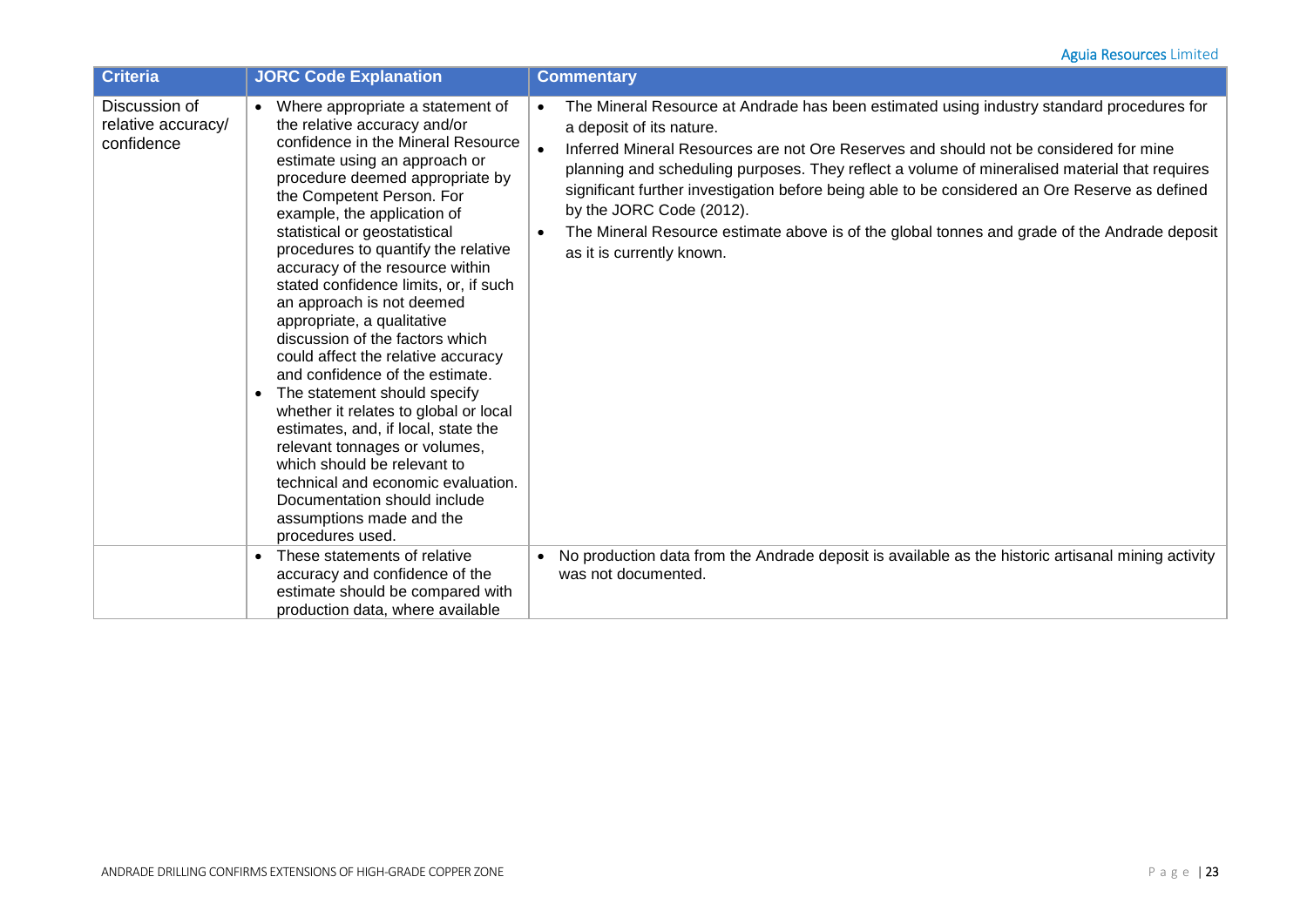## **ANDRADE COPPER PROJECT – AGUIA RESOURCES – EXPLORATION UPDATE**

# Section 4 Estimation and Reporting of Ore Reserves

No Ore Reserve are being reported.

# Section 5 Estimation and Reporting of Diamonds and other Gems

Diamonds and other gems are not relevant to this report.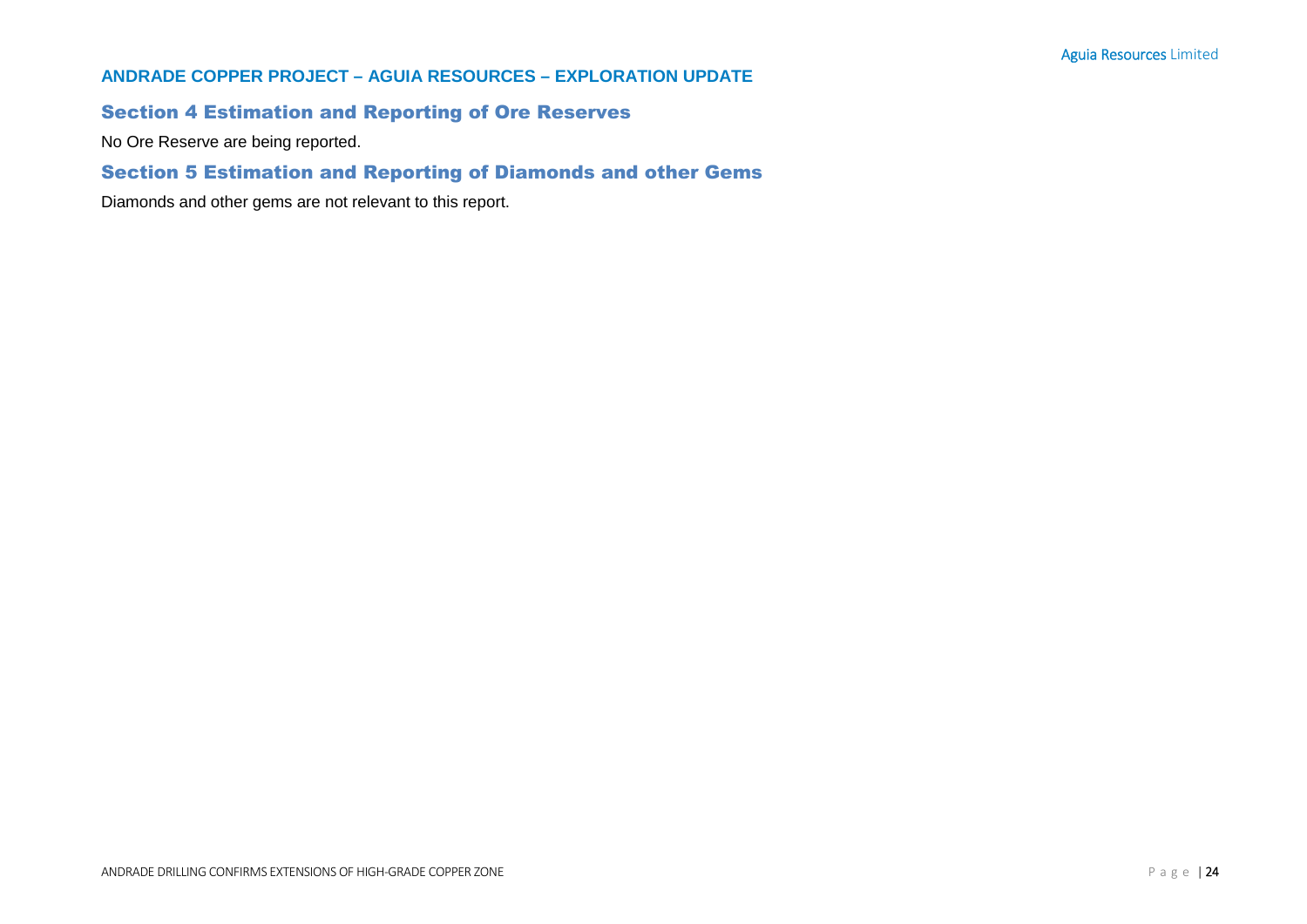# **APPENDIX B – MATERIAL INFORMATION SUMMARY PURSUANT TO ASX LISTING RULE 5.7**

| HOLE-ID                  | <b>EAST</b>    | <b>NORTH</b>   | <b>ELEVATION</b> | DIP              | <b>AZIMUTH</b>             | EOH(m)       | <b>CORE</b><br><b>DIAMTER</b> | <b>DATUM</b>               | MINERALISATION DEPTH<br><b>FROM SURFACE (m)</b> |
|--------------------------|----------------|----------------|------------------|------------------|----------------------------|--------------|-------------------------------|----------------------------|-------------------------------------------------|
| AND-20-004               | 257,064.00     | 6,620,380.00   | 266.77           | $-65°$           | $90^\circ$                 | 107.15       | <b>NQ</b>                     | UTM SAD69 Z22S             | 70                                              |
| Hole_ID                  | From (m)       | To (m)         | Lenght (m)       |                  | Sample_ID Rock Code        | Cu%          | Ag g/t                        | <b>Rock Code</b><br>Legend | Lithology                                       |
| AND-20-004               | 45.10          | 46.10          | 1.00             | 107973           | FZ                         | 0.00         | 0.25                          | CGL                        | Conglomerate                                    |
| AND-20-004               | 46.10          | 47.10          | 1.00             | 107974           | FZ                         | 0.00         | 0.25                          | WCGL                       | Weathered Conglomerate                          |
| AND-20-004               | 47.10          | 48.10          | 1.00             | 107975           | <b>CGL</b>                 | 0.00         | 0.50                          | MIV                        | Intermediary Metavolcanic                       |
| AND-20-004               | 48.10          | 49.10          | 1.00             | 107978           | CGL                        | 0.00         | 0.25                          | MIVH                       | MIV-Hydrothermalized                            |
| AND-20-004               | 49.10          | 50.10          | 1.00             | 107979           | CGL                        | 0.00         | 0.25                          | <b>MIVSAP</b>              | <b>MIV Saprolite</b>                            |
| AND-20-004               | 50.10          | 51.10          | 1.00             | 107980           | FZ                         | 0.00         | 0.25                          | <b>WMIV</b>                | Weathered MIV                                   |
| AND-20-004               | 51.10          | 52.10          | 1.00             | 107981           | MAV                        | 0.00         | 0.70                          | <b>BRC</b>                 | <b>Breccia</b>                                  |
| AND-20-004               | 52.10          | 53.15          | 1.05             | 107982           | MAV                        | 0.00         | 0.60                          | MAV                        | Acid Metavolcanic                               |
| AND-20-004               | 53.15          | 54.20          | 1.05             | 107983           | MAV                        | 0.00         | 0.50                          | <b>AND</b>                 | Andesite                                        |
| AND-20-004               | 54.20          | 55.20          | 1.00             | 107984           | MAV                        | 0.00         | 0.60                          | TX                         | Talc/magnesian schist                           |
| AND-20-004<br>AND-20-004 | 55.20<br>55.70 | 55.70<br>56.20 | 0.50<br>0.50     | 107985<br>107986 | FZ<br>FZ                   | 0.14<br>0.13 | 1.00<br>0.80                  | FZ                         | Fault zone                                      |
| AND-20-004               | 56.20          | 57.05          | 0.85             | 107987           | FZ                         | 0.02         | 0.25                          |                            |                                                 |
| AND-20-004               | 57.05          | 58.05          | 1.00             | 107988           | FZ                         | 0.02         | 0.25                          |                            |                                                 |
| AND-20-004               | 58.05          | 59.05          | 1.00             | 107989           | FZ                         | 0.03         | 0.25                          |                            |                                                 |
| AND-20-004               | 59.05          | 60.05          | 1.00             | 107990           | FZ                         | 0.02         | 0.25                          |                            |                                                 |
| AND-20-004               | 60.05          | 60.85          | 0.80             | 107991           | <b>MIVH</b>                | 1.38         | 7.80                          |                            |                                                 |
| AND-20-004               | 60.85          | 61.60          | 0.75             | 107992           | <b>MIVH</b>                | 2.58         | 23.60                         |                            |                                                 |
| AND-20-004               | 61.60          | 62.60          | 1.00             | 107993           | <b>MIVH</b>                | 1.52         | 4.00                          |                            |                                                 |
| AND-20-004               | 62.60          | 63.60          | 1.00             | 107996           | <b>MIVH</b>                | 2.06         | 4.40                          |                            |                                                 |
| AND-20-004               | 63.60          | 64.60          | 1.00             | 107998           | <b>MIVH</b>                | 2.27         | 4.80                          |                            |                                                 |
| AND-20-004               | 64.60          | 65.20          | 0.60             | 107999           | <b>MIVH</b>                | 0.67         | 1.70                          |                            |                                                 |
| AND-20-004               | 65.20          | 66.00          | 0.80             | 108000           | <b>MIVH</b>                | 1.74         | 5.40                          |                            |                                                 |
| AND-20-004               | 66.00          | 66.70          | 0.70             | 108001           | <b>MIVH</b>                | 0.24         | 0.80                          |                            |                                                 |
| AND-20-004               | 66.70          | 67.20          | 0.50             | 108002           | <b>MIVH</b>                | 0.05         | 0.60                          |                            |                                                 |
| AND-20-004               | 67.20          | 68.00          | 0.80             | 108003           | <b>MIVH</b>                | 0.01         | 0.25                          |                            |                                                 |
| AND-20-004               | 68.00          | 69.00          | 1.00             | 108004           | MIVH                       | 0.03         | 0.60                          |                            |                                                 |
| AND-20-004               | 69.00          | 70.00          | 1.00             | 108005           | <b>MIVH</b>                | 0.00         | 0.25                          |                            |                                                 |
| AND-20-004<br>AND-20-004 | 70.00<br>71.00 | 71.00<br>72.00 | 1.00<br>1.00     | 108006<br>108007 | MIVH<br><b>MIVH</b>        | 0.01<br>0.01 | 0.25<br>0.25                  |                            |                                                 |
| AND-20-004               | 72.00          | 73.00          | 1.00             | 108008           | MIVH                       | 0.00         | 0.25                          |                            |                                                 |
| AND-20-004               | 73.00          | 74.00          | 1.00             | 108009           | <b>MIVH</b>                | 0.00         | 0.25                          |                            |                                                 |
| AND-20-004               | 74.00          | 75.00          | 1.00             | 108010           | <b>MIVH</b>                | 0.00         | 0.25                          |                            |                                                 |
| AND-20-004               | 75.00          | 76.00          | 1.00             | 108013           | <b>MIVH</b>                | 0.00         | 0.25                          |                            |                                                 |
| AND-20-004               | 76.00          | 77.00          | 1.00             | 108014           | <b>MIVH</b>                | 0.09         | 2.10                          |                            |                                                 |
| AND-20-004               | 77.00          | 78.00          | 1.00             | 108015           | <b>MIVH</b>                | 0.09         | 0.90                          |                            |                                                 |
| AND-20-004               | 78.00          | 79.00          | 1.00             | 108016           | <b>MIVH</b>                | 0.01         | 0.25                          |                            |                                                 |
| AND-20-004               | 79.00          | 80.00          | 1.00             | 108017           | <b>MIVH</b>                | 0.00         | 0.50                          |                            |                                                 |
| AND-20-004               | 80.00          | 81.00          | 1.00             | 108018           | <b>MIVH</b>                | 0.01         | 0.25                          |                            |                                                 |
| AND-20-004               | 81.00          | 82.00          | 1.00             | 108019           | <b>MIVH</b>                | 0.00         | 0.25                          |                            |                                                 |
| AND-20-004               | 82.00          | 83.00          | 1.00             | 108020           | <b>MIVH</b>                | 0.00         | 0.25                          |                            |                                                 |
| AND-20-004               | 83.00          | 84.00          | 1.00             | 108021           | <b>MIVH</b>                | 0.01         | 0.60                          |                            |                                                 |
| AND-20-004               | 84.00          | 85.00          | 1.00             | 108022           | <b>MIVH</b>                | 0.04         | 1.00                          |                            |                                                 |
| AND-20-004<br>AND-20-004 | 85.00<br>86.00 | 86.00<br>87.00 | 1.00<br>1.00     | 108023<br>108024 | MIVH<br>MIVH               | 0.00<br>0.00 | 0.25<br>0.25                  |                            |                                                 |
| AND-20-004               | 87.00          | 88.00          | 1.00             | 108025           | MIVH                       | 0.00         | 0.50                          |                            |                                                 |
| AND-20-004               | 88.00          | 89.00          | 1.00             | 108026           | MIVH                       | 0.02         | 0.50                          |                            |                                                 |
| AND-20-004               | 89.00          | 90.00          | 1.00             | 108027           | MIVH                       | 0.00         | 0.25                          |                            |                                                 |
| AND-20-004               | 90.00          | 91.00          | 1.00             | 108028           | MIVH                       | 0.06         | 1.60                          |                            |                                                 |
| AND-20-004               | 91.00          | 92.00          | 1.00             | 108029           | MIVH                       | 0.00         | 0.60                          |                            |                                                 |
| AND-20-004               | 92.00          | 93.00          | 1.00             | 108030           | <b>MIVH</b>                | 0.00         | 0.25                          |                            |                                                 |
| AND-20-004               | 93.00          | 94.00          | 1.00             | 108031           | <b>MIVH</b>                | 0.01         | 0.25                          |                            |                                                 |
| AND-20-004               | 94.00          | 94.60          | 0.60             | 108032           | <b>MIVH</b>                | 0.00         | 0.50                          |                            |                                                 |
| AND-20-004               | 94.60          | 95.10          | 0.50             | 108033           | <b>MIVH</b>                | 0.42         | 8.70                          |                            |                                                 |
| AND-20-004               | 95.10          | 95.80          | 0.70             | 108036           | <b>MIVH</b>                | 0.48         | 7.90                          |                            |                                                 |
| AND-20-004               | 95.80          | 96.40          | 0.60             | 108038           | <b>MIVH</b>                | 0.01         | 0.25                          |                            |                                                 |
| AND-20-004<br>AND-20-004 | 96.40<br>97.00 | 97.00<br>98.00 | 0.60<br>1.00     | 108039<br>108040 | <b>MIVH</b><br><b>MIVH</b> | 0.58<br>0.07 | 4.90<br>1.00                  |                            |                                                 |
| AND-20-004               | 98.00          | 99.00          | 1.00             | 108041           | <b>MIVH</b>                | 0.00         | 0.25                          |                            |                                                 |
| AND-20-004               | 99.00          | 100.00         | 1.00             | 108042           | MIVH                       | 0.07         | 2.00                          |                            |                                                 |
| AND-20-004               | 100.00         | 101.00         | 1.00             | 108043           | <b>MIVH</b>                | 0.01         | 0.25                          |                            |                                                 |
| AND-20-004               | 101.00         | 101.85         | 0.85             | 108044           | <b>MIVH</b>                | 0.03         | 0.60                          |                            |                                                 |
| AND-20-004               | 101.85         | 102.85         | 1.00             | 108045           | TX                         | 0.00         | 0.50                          |                            |                                                 |
| AND-20-004               | 102.85         | 103.85         | 1.00             | 108048           | TX                         | 0.00         | 0.25                          |                            |                                                 |
| AND-20-004               | 103.85         | 104.85         | 1.00             | 108049           | TX                         | 0.00         | 0.25                          |                            |                                                 |
| AND-20-004               | 104.85         | 106.00         | 1.15             | 108050           | TX                         | 0.00         | 0.25                          |                            |                                                 |
| AND-20-004               | 106.00         | 107.15         | 1.15             | 108051           | TX                         | 0.00         | 0.25                          |                            |                                                 |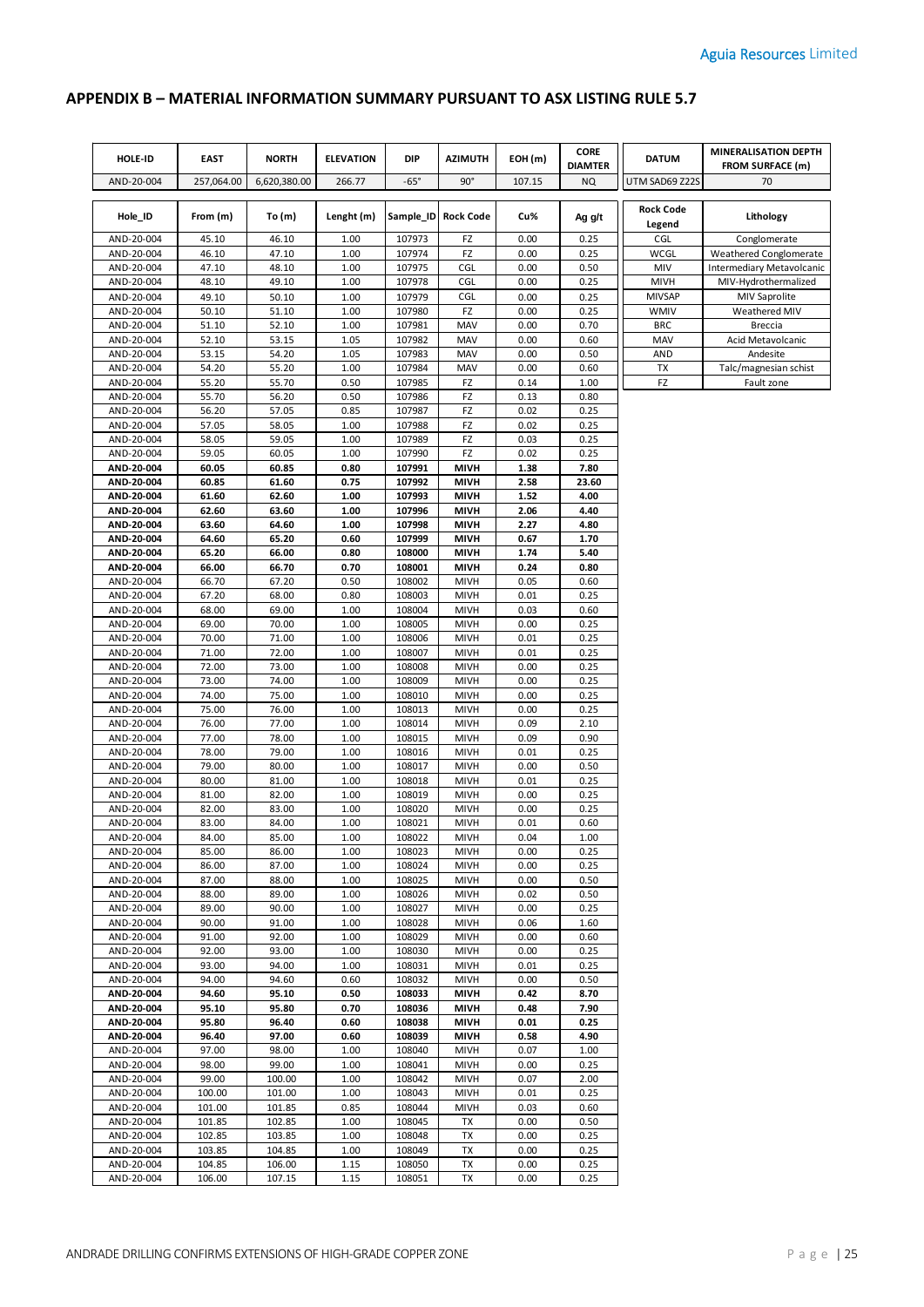| HOLE-ID                  | <b>EAST</b>    | <b>NORTH</b>   | <b>ELEVATION</b> | <b>DIP</b>       | <b>AZIMUTH</b>                 | EOH(m)       | <b>CORE</b><br><b>DIAMTER</b> | <b>DATUM</b>          | <b>MINERALISATION DEPTH</b><br><b>FROM SURFACE (m)</b> |
|--------------------------|----------------|----------------|------------------|------------------|--------------------------------|--------------|-------------------------------|-----------------------|--------------------------------------------------------|
| AND-20-005               | 257,111.00     | 6,620,596.00   | 280.00           | $-50^\circ$      | $110^\circ$                    | 90           | NQ                            | UTM SAD69 Z22S        | 0                                                      |
|                          |                |                |                  |                  |                                |              |                               | <b>Rock Code</b>      |                                                        |
| Hole_ID                  | From (m)       | To $(m)$       | Lenght (m)       |                  | Sample_ID Rock Code            | Cu%          | Ag g/t                        | Legend                | Lithology                                              |
| AND-20-005               | 0.00           | 1.00           | 1.00             | 108052           | SOIL                           | 0.19         | 1.60                          | CGL                   | Conglomerate                                           |
| AND-20-005               | 1.00           | 2.00           | 1.00             | 108053           | <b>MIVSAP</b>                  | 0.61         | 4.10                          | WCGL                  | Weathered Conglomerate                                 |
| AND-20-005               | 2.00           | 3.00           | 1.00             | 108054           | <b>MIVSAP</b>                  | 0.62         | 4.40                          | MIV                   | Intermediary Metavolcanic                              |
| AND-20-005<br>AND-20-005 | 3.00<br>4.00   | 4.00<br>5.00   | 1.00<br>1.00     | 108057<br>108058 | <b>MIVSAP</b><br><b>MIVSAP</b> | 0.81<br>1.29 | 6.50<br>7.40                  | MIVH<br><b>MIVSAP</b> | MIV-Hydrothermalized<br><b>MIV Saprolite</b>           |
| AND-20-005               | 5.00           | 6.00           | 1.00             | 108059           | <b>MIVSAP</b>                  | 1.60         | 8.70                          | <b>WMIV</b>           | Weathered MIV                                          |
| AND-20-005               | 6.00           | 6.60           | 0.60             | 108060           | <b>MIVSAP</b>                  | 0.83         | 8.50                          | <b>BRC</b>            | <b>Breccia</b>                                         |
| AND-20-005               | 6.60           | 7.25           | 0.65             | 108061           | <b>MIVSAP</b>                  | 1.06         | 7.00                          | MAV                   | Acid Metavolcanic                                      |
| AND-20-005               | 7.25           | 8.00           | 0.75             | 108062           | WMIV                           | 1.07         | 6.20                          | <b>AND</b>            | Andesite                                               |
| AND-20-005               | 8.00           | 8.90           | 0.90             | 108063           | WMIV                           | 0.63         | 5.40                          | TX                    | Talc/magnesian schist                                  |
| AND-20-005<br>AND-20-005 | 8.90<br>10.00  | 10.00<br>11.00 | 1.10<br>1.00     | 108064<br>108065 | <b>WMIV</b><br><b>WMIV</b>     | 0.24<br>1.10 | 3.40<br>14.20                 | FZ                    | Fault zone                                             |
| AND-20-005               | 11.00          | 12.00          | 1.00             | 108066           | <b>WMIV</b>                    | 1.36         | 11.30                         |                       |                                                        |
| AND-20-005               | 12.00          | 13.00          | 1.00             | 108067           | <b>WMIV</b>                    | 0.46         | 2.70                          |                       |                                                        |
| AND-20-005               | 13.00          | 14.00          | 1.00             | 108068           | <b>WMIV</b>                    | 0.36         | 2.10                          |                       |                                                        |
| AND-20-005               | 14.00          | 15.00          | 1.00             | 108069           | WMIV                           | 1.49         | 10.20                         |                       |                                                        |
| AND-20-005               | 15.00          | 16.00          | 1.00             | 108070           | WMIV                           | 0.88         | 6.80                          |                       |                                                        |
| AND-20-005               | 16.00          | 17.00          | 1.00             | 108071           | <b>WMIV</b>                    | 0.38         | 3.30                          |                       |                                                        |
| AND-20-005<br>AND-20-005 | 17.00<br>18.00 | 18.00<br>19.00 | 1.00<br>1.00     | 108072<br>108075 | <b>WMIV</b><br><b>WMIV</b>     | 0.53<br>0.87 | 4.10<br>6.20                  |                       |                                                        |
| AND-20-005               | 19.00          | 20.00          | 1.00             | 108077           | <b>WMIV</b>                    | 0.18         | 1.10                          |                       |                                                        |
| AND-20-005               | 20.00          | 21.00          | 1.00             | 108078           | <b>WMIV</b>                    | 0.38         | 2.50                          |                       |                                                        |
| AND-20-005               | 21.00          | 22.00          | 1.00             | 108079           | <b>WMIV</b>                    | 0.20         | 1.90                          |                       |                                                        |
| AND-20-005               | 22.00          | 23.00          | 1.00             | 108080           | WMIV                           | 0.13         | 0.90                          |                       |                                                        |
| AND-20-005               | 23.00          | 24.00          | 1.00             | 108081           | WMIV                           | 0.33         | 2.20                          |                       |                                                        |
| AND-20-005               | 24.00          | 25.00          | 1.00             | 108082           | WMIV                           | 0.36         | 2.10                          |                       |                                                        |
| AND-20-005<br>AND-20-005 | 25.00<br>26.00 | 26.00<br>27.00 | 1.00<br>1.00     | 108083<br>108084 | MIV<br>MIV                     | 0.59<br>0.44 | 3.20<br>2.30                  |                       |                                                        |
| AND-20-005               | 27.00          | 28.00          | 1.00             | 108085           | MIV                            | 0.25         | 2.20                          |                       |                                                        |
| AND-20-005               | 28.00          | 29.00          | 1.00             | 108086           | MIV                            | 0.24         | 2.20                          |                       |                                                        |
| AND-20-005               | 29.00          | 30.00          | 1.00             | 108087           | MIV                            | 0.15         | 1.30                          |                       |                                                        |
| AND-20-005               | 30.00          | 31.00          | 1.00             | 108088           | MIV                            | 0.15         | 1.70                          |                       |                                                        |
| AND-20-005               | 31.00          | 32.00          | 1.00             | 108089           | MIV                            | 0.09         | 0.80                          |                       |                                                        |
| AND-20-005               | 32.00          | 33.00          | 1.00             | 108092           | MIV                            | 0.18         | 1.80                          |                       |                                                        |
| AND-20-005<br>AND-20-005 | 33.00<br>34.00 | 34.00<br>35.00 | 1.00<br>1.00     | 108093<br>108094 | MIV<br>MIV                     | 0.11<br>0.08 | 1.00<br>1.00                  |                       |                                                        |
| AND-20-005               | 35.00          | 36.00          | 1.00             | 108095           | MIV                            | 0.14         | 2.60                          |                       |                                                        |
| AND-20-005               | 36.00          | 37.00          | 1.00             | 108096           | MIV                            | 0.26         | 3.80                          |                       |                                                        |
| AND-20-005               | 37.00          | 37.54          | 0.54             | 108097           | MIV                            | 4.54         | 96.00                         |                       |                                                        |
| AND-20-005               | 37.54          | 38.18          | 0.64             | 108098           | MIV                            | 0.08         | 1.80                          |                       |                                                        |
| AND-20-005               | 38.18          | 38.84          | 0.66             | 108099           | MIV                            | 0.01         | 0.25                          |                       |                                                        |
| AND-20-005               | 38.84          | 39.48          | 0.64             | 108100           | MIV                            | 0.15         | 4.30                          |                       |                                                        |
| AND-20-005<br>AND-20-005 | 39.48<br>40.05 | 40.05<br>41.00 | 0.57<br>0.95     | 108101<br>108102 | MIV<br>MIV                     | 0.80<br>0.39 | 20.80<br>10.20                |                       |                                                        |
| AND-20-005               | 41.00          | 42.00          | 1.00             | 108103           | MIV                            | 0.06         | 0.25                          |                       |                                                        |
| AND-20-005               | 42.00          | 43.00          | 1.00             | 108104           | MIV                            | 0.04         | 0.25                          |                       |                                                        |
| AND-20-005               | 43.00          | 44.00          | 1.00             | 108105           | MIV                            | 0.04         | 0.25                          |                       |                                                        |
| AND-20-005               | 44.00          | 45.00          | 1.00             | 108106           | MIV                            | 0.16         | 9.20                          |                       |                                                        |
| AND-20-005               | 45.00          | 46.00          | 1.00             | 108107<br>108110 | MIV                            | 0.20         | 18.40                         |                       |                                                        |
| AND-20-005<br>AND-20-005 | 46.00<br>47.00 | 47.00<br>48.00 | 1.00<br>1.00     | 108112           | MIV<br>MIV                     | 0.02<br>0.03 | 0.25<br>0.25                  |                       |                                                        |
| AND-20-005               | 48.00          | 49.00          | 1.00             | 108113           | MIV                            | 0.02         | 0.25                          |                       |                                                        |
| AND-20-005               | 49.00          | 50.00          | 1.00             | 108114           | MIV                            | 0.03         | 0.25                          |                       |                                                        |
| AND-20-005               | 50.00          | 51.00          | 1.00             | 108115           | MIV                            | 0.00         | 0.25                          |                       |                                                        |
| AND-20-005               | 51.00          | 52.00          | 1.00             | 108116           | MIV                            | 0.00         | 0.25                          |                       |                                                        |
| AND-20-005               | 52.00          | 53.00          | 1.00             | 108117           | MIV                            | 0.00         | 0.50                          |                       |                                                        |
| AND-20-005<br>AND-20-005 | 53.00<br>54.00 | 54.00<br>54.55 | 1.00<br>0.55     | 108118<br>108119 | MIV<br>MIV                     | 0.00<br>0.01 | 0.25<br>0.25                  |                       |                                                        |
| AND-20-005               | 54.55          | 55.30          | 0.75             | 108120           | MIV                            | 0.01         | 4.00                          |                       |                                                        |
| AND-20-005               | 55.30          | 56.00          | 0.70             | 108121           | MIV                            | 0.01         | 0.25                          |                       |                                                        |
| AND-20-005               | 56.00          | 57.00          | 1.00             | 108122           | MIV                            | 0.00         | 0.25                          |                       |                                                        |
| AND-20-005               | 57.00          | 58.00          | 1.00             | 108123           | MIV                            | 0.02         | 1.30                          |                       |                                                        |
| AND-20-005               | 58.00          | 59.00          | 1.00             | 108124           | MIV                            | 0.13         | 15.20                         |                       |                                                        |
| AND-20-005               | 59.00          | 60.00          | 1.00             | 108127           | MIV                            | 0.13         | 8.20                          |                       |                                                        |
| AND-20-005<br>AND-20-005 | 60.00<br>61.00 | 61.00<br>62.00 | 1.00<br>1.00     | 108128<br>108129 | MIV<br>MIV                     | 0.15<br>0.01 | 7.40<br>0.25                  |                       |                                                        |
| AND-20-005               | 62.00          | 63.00          | 1.00             | 108130           | MIV                            | 0.03         | 0.25                          |                       |                                                        |
| AND-20-005               | 63.00          | 64.00          | 1.00             | 108131           | MIV                            | 0.02         | 0.25                          |                       |                                                        |
| AND-20-005               | 64.00          | 65.00          | 1.00             | 108132           | MIV                            | 0.01         | 0.25                          |                       |                                                        |